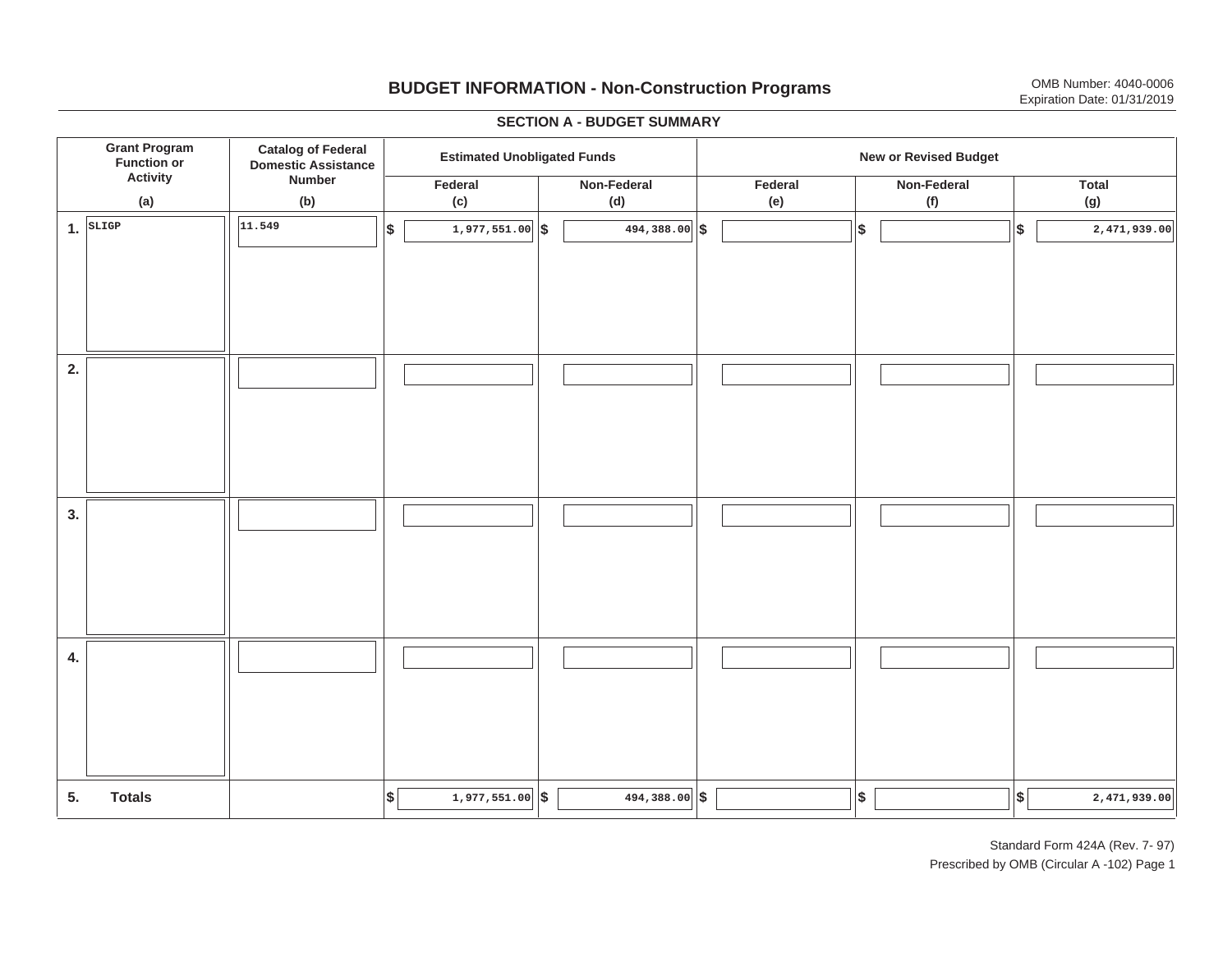#### **SECTION B - BUDGET CATEGORIES**

| 6. Object Class Categories             |     |                      |                  | Total                                      |                  |                   |                   |                                |
|----------------------------------------|-----|----------------------|------------------|--------------------------------------------|------------------|-------------------|-------------------|--------------------------------|
|                                        | (1) |                      | $\overline{(2)}$ |                                            | $\overline{(3)}$ | (4)               |                   | (5)                            |
|                                        |     | SLIGP                |                  |                                            |                  |                   |                   |                                |
| a. Personnel                           | \$  | $1, 265, 033.00$ \\$ |                  | $\overline{237,370.00}$ \$                 |                  | \$                | $\boldsymbol{\$}$ | 1,502,403.00                   |
| b. Fringe Benefits                     |     | 490,900.00           |                  | 82,932.00                                  |                  |                   |                   | 573,832.00                     |
| c. Travel                              |     | 82,295.00            |                  | 29,904.00                                  |                  |                   |                   | 112,199.00                     |
| d. Equipment                           |     | 0.00                 |                  | 0.00                                       |                  |                   |                   |                                |
| e. Supplies                            |     | 0.00                 |                  | 66,128.00                                  |                  |                   |                   | 66,128.00                      |
| f. Contractual                         |     | 139,323.00           |                  | 78,054.00                                  |                  |                   |                   | 217,377.00                     |
| g. Construction                        |     | 0.00                 |                  | 0.00                                       |                  |                   |                   |                                |
| h. Other                               |     |                      |                  |                                            |                  |                   |                   |                                |
| i. Total Direct Charges (sum of 6a-6h) |     | 1,977,551.00         |                  | 494,388.00                                 |                  |                   | \$                | 2,471,939.00                   |
| j. Indirect Charges                    |     |                      |                  |                                            |                  |                   | $\boldsymbol{\$}$ |                                |
| k. TOTALS (sum of 6i and 6j)           | \$  | $1,977,551.00$ \$    |                  | $494,388.00$ \$                            |                  | $\boldsymbol{\$}$ | $\left  \right $  | 2,471,939.00                   |
| 7. Program Income                      | \$  |                      | \$               | A contraction of Asia Indian<br>$-1$ m $-$ | \$               | $$\mathbb{S}$$    | $\vert$ \$        | Standard Form 424A (Rev. 7-07) |

**Authorized for Local Reproduction**

Standard Form 424A (Rev. 7- 97)

Prescribed by OMB (Circular A -102) Page 1A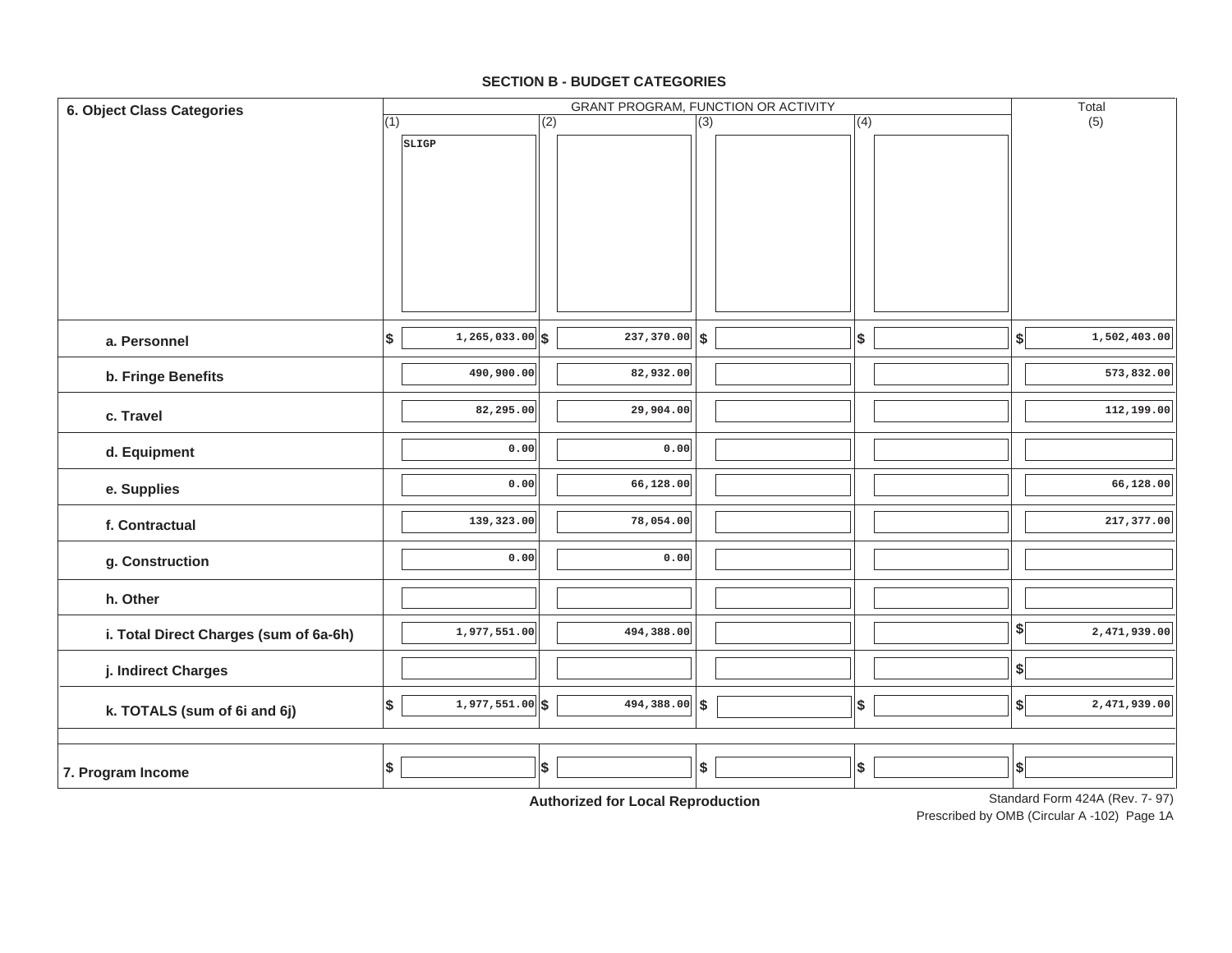| <b>SECTION C - NON-FEDERAL RESOURCES</b>         |                                                                                 |    |                                             |                          |                               |                   |                           |             |  |  |  |
|--------------------------------------------------|---------------------------------------------------------------------------------|----|---------------------------------------------|--------------------------|-------------------------------|-------------------|---------------------------|-------------|--|--|--|
| (a) Grant Program                                |                                                                                 |    | (b) Applicant                               |                          | (c) State                     | (d) Other Sources |                           | (e)TOTALS   |  |  |  |
| SLIGP<br>8.                                      |                                                                                 | \$ |                                             | \$                       | $\overline{494,388.00}$ \$    |                   | \$                        | 494,388.00  |  |  |  |
| 9.                                               |                                                                                 |    |                                             |                          |                               |                   |                           |             |  |  |  |
| 10.                                              |                                                                                 |    |                                             |                          |                               |                   |                           |             |  |  |  |
| 11.                                              |                                                                                 |    |                                             |                          |                               |                   |                           |             |  |  |  |
| 12. TOTAL (sum of lines 8-11)                    |                                                                                 | \$ |                                             | Ι\$                      | $494,388.00$ \$               |                   | \$                        | 494,388.00  |  |  |  |
|                                                  |                                                                                 |    | <b>SECTION D - FORECASTED CASH NEEDS</b>    |                          |                               |                   |                           |             |  |  |  |
|                                                  | <b>Total for 1st Year</b>                                                       |    | <b>1st Quarter</b>                          |                          | 2nd Quarter                   | 3rd Quarter       |                           | 4th Quarter |  |  |  |
| 13. Federal                                      |                                                                                 | \$ |                                             | \$                       |                               | \$                | \$                        |             |  |  |  |
| 14. Non-Federal                                  |                                                                                 |    |                                             |                          |                               |                   |                           |             |  |  |  |
| 15. TOTAL (sum of lines 13 and 14)               | \$                                                                              | \$ |                                             | \$                       |                               | $\boldsymbol{s}$  | $\boldsymbol{\mathsf{s}}$ |             |  |  |  |
|                                                  | SECTION E - BUDGET ESTIMATES OF FEDERAL FUNDS NEEDED FOR BALANCE OF THE PROJECT |    |                                             |                          |                               |                   |                           |             |  |  |  |
| (a) Grant Program                                |                                                                                 |    |                                             |                          | <b>FUTURE FUNDING PERIODS</b> | (YEARS)           |                           |             |  |  |  |
|                                                  |                                                                                 |    | (b)First                                    |                          | (c) Second                    | (d) Third         |                           | (e) Fourth  |  |  |  |
| SLIGP<br>16.                                     |                                                                                 | \$ |                                             | \$                       |                               | $\left  \right $  | \$                        |             |  |  |  |
| 17.                                              |                                                                                 |    |                                             |                          |                               |                   |                           |             |  |  |  |
| 18.                                              |                                                                                 |    |                                             |                          |                               |                   |                           |             |  |  |  |
| 19.                                              |                                                                                 |    |                                             |                          |                               |                   |                           |             |  |  |  |
| 20. TOTAL (sum of lines 16 - 19)                 |                                                                                 | \$ |                                             | $\vert \mathsf{s} \vert$ |                               | $\left  \right $  | \$                        |             |  |  |  |
|                                                  |                                                                                 |    | <b>SECTION F - OTHER BUDGET INFORMATION</b> |                          |                               |                   |                           |             |  |  |  |
| 21. Direct Charges: $\sqrt{\frac{22,471,939}{}}$ |                                                                                 |    | 22. Indirect Charges:                       |                          |                               |                   |                           |             |  |  |  |
| 23. Remarks:                                     |                                                                                 |    |                                             |                          |                               |                   |                           |             |  |  |  |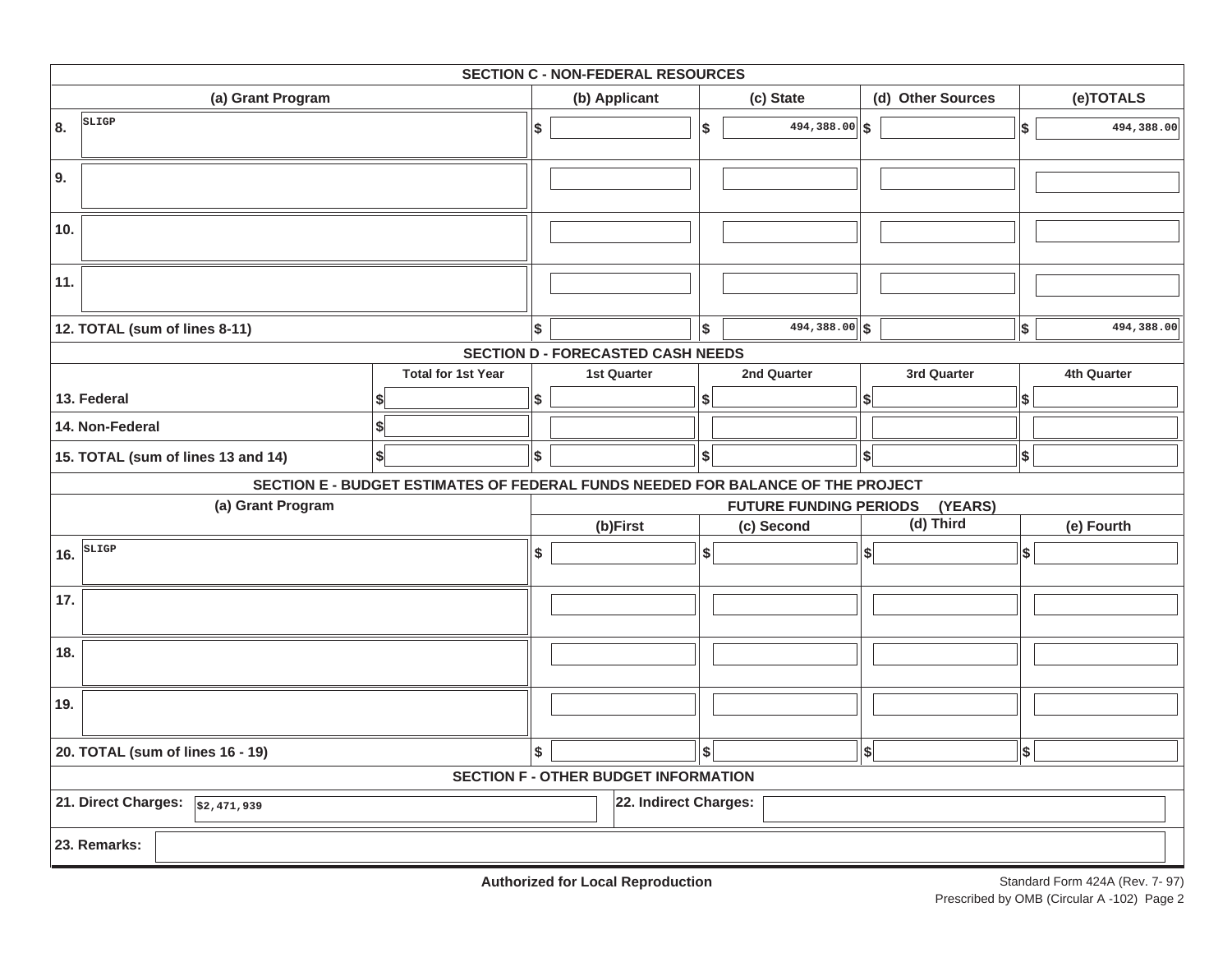| <b>Category</b>                                                                                                                                                                                                                                       |                 | <b>Detailed Description of</b> |                   |                        |                | <b>Breakdown of Costs</b> |                            |                    |
|-------------------------------------------------------------------------------------------------------------------------------------------------------------------------------------------------------------------------------------------------------|-----------------|--------------------------------|-------------------|------------------------|----------------|---------------------------|----------------------------|--------------------|
| a. Personnel                                                                                                                                                                                                                                          | <b>Quantity</b> | <b>Unit Cost</b>               | <b>Total Cost</b> | <b>Federal</b><br>100% |                |                           | <b>Non-Federal</b><br>100% | <b>De-Obligate</b> |
|                                                                                                                                                                                                                                                       |                 |                                |                   | <b>Expended</b>        | <b>Unspent</b> | <b>Expended</b>           | <b>Unspent</b>             | <b>Amount</b>      |
| Director/SWIC                                                                                                                                                                                                                                         |                 |                                |                   |                        |                |                           |                            |                    |
| The position will spend 50% of the<br>time on SLIGP grant activities for<br>19.295 months. The SWIC's annual<br>salary is \$86,376.00 X 50% =<br>\$43,188.00 Federal Share                                                                            | 19.295          | \$3,599                        | \$69,443          | \$69,443               | \$0            | \$0                       |                            | \$17               |
| The position will spend 50% of the<br>time on SLIGP grant activities for<br>28.5 months. The SWIC's annual<br>salary is \$86,376.00 X 50% =<br>\$43,188.00 Federal Share. This<br>amount is capped at \$74,356 to meet<br>the match.                  | 28.5            | \$3,599                        | \$74,356          | \$0                    | \$0            | \$74,356                  | \$0                        | \$0                |
| <b>Assitant Director</b>                                                                                                                                                                                                                              |                 |                                |                   |                        |                |                           |                            |                    |
| The position will spend 50% of the<br>time on SLIGP grant activities for<br>14.4 months. The Assistant Director's<br>annual salary is $$75,504.00 \times 50\% =$<br>\$37,752.00                                                                       | 14.4            | \$3,146                        | \$45,302          | \$45,302               | \$0            | \$0                       | \$0                        | \$0                |
| The position will spend 50% of the<br>time on SLIGP grant activities for 23<br>months. The Assistant Director's<br>annual salary is $$75,504.00 \times 50\% =$<br>\$37,752.00. This amount is capped<br>at \$32,614 to meet the match<br>requirement. | 23              | \$3,146                        | \$32,614          | \$11,789               | \$0            | \$20,825                  | \$0                        | \$60,569           |
| <b>Project Manager</b>                                                                                                                                                                                                                                |                 |                                |                   |                        |                |                           |                            |                    |
| The position will spend 100% of the<br>time on SLIGP grant activities for<br>9.026 months. The Project Manager<br>annual salary is \$73,020.00                                                                                                        | 9.026           | \$6,085                        | \$54,924          | \$54,924               | \$0            | \$0                       | \$0                        | (\$159)            |
| The position will spend 100% of the<br>time on SLIGP grant activities for<br>12.9 months. The Project Manager<br>annual salary is \$73,512.00                                                                                                         | 12.9            | \$6,126                        | \$79,025          | \$0                    | \$0            | \$79,025                  | \$0                        | \$0                |
| The position will spend 50% of the<br>time on SLIGP grant activities for<br>21.654 months. The Project Manager<br>annual salary is \$70,000.00                                                                                                        | 21.654          | \$2,917                        | \$63,164          | \$0                    | \$0            | \$63,164                  | \$0                        | \$0                |
| <b>Assistant Project Manager</b>                                                                                                                                                                                                                      |                 |                                |                   |                        |                |                           |                            |                    |
| The position will spend 100% of the<br>time on SLIGP grant activities for<br>15.5 months. The Assistant Project<br>Manager annual salary is \$58,008.00                                                                                               | 15.5            | \$4,834                        | \$74,927          | \$74,927               | \$0            | \$0                       | \$0                        | \$0                |
| The position will spend 100% of the<br>time on SLIGP grant activities for 16<br>months. The Assistant Project<br>Manager annual salary is \$59,100.00                                                                                                 | 16              | \$4,925                        | \$78,800          | \$78,800               | \$0            | \$0                       | \$0                        |                    |

# **3rd Modification SLIGP - MO Detailed Budget**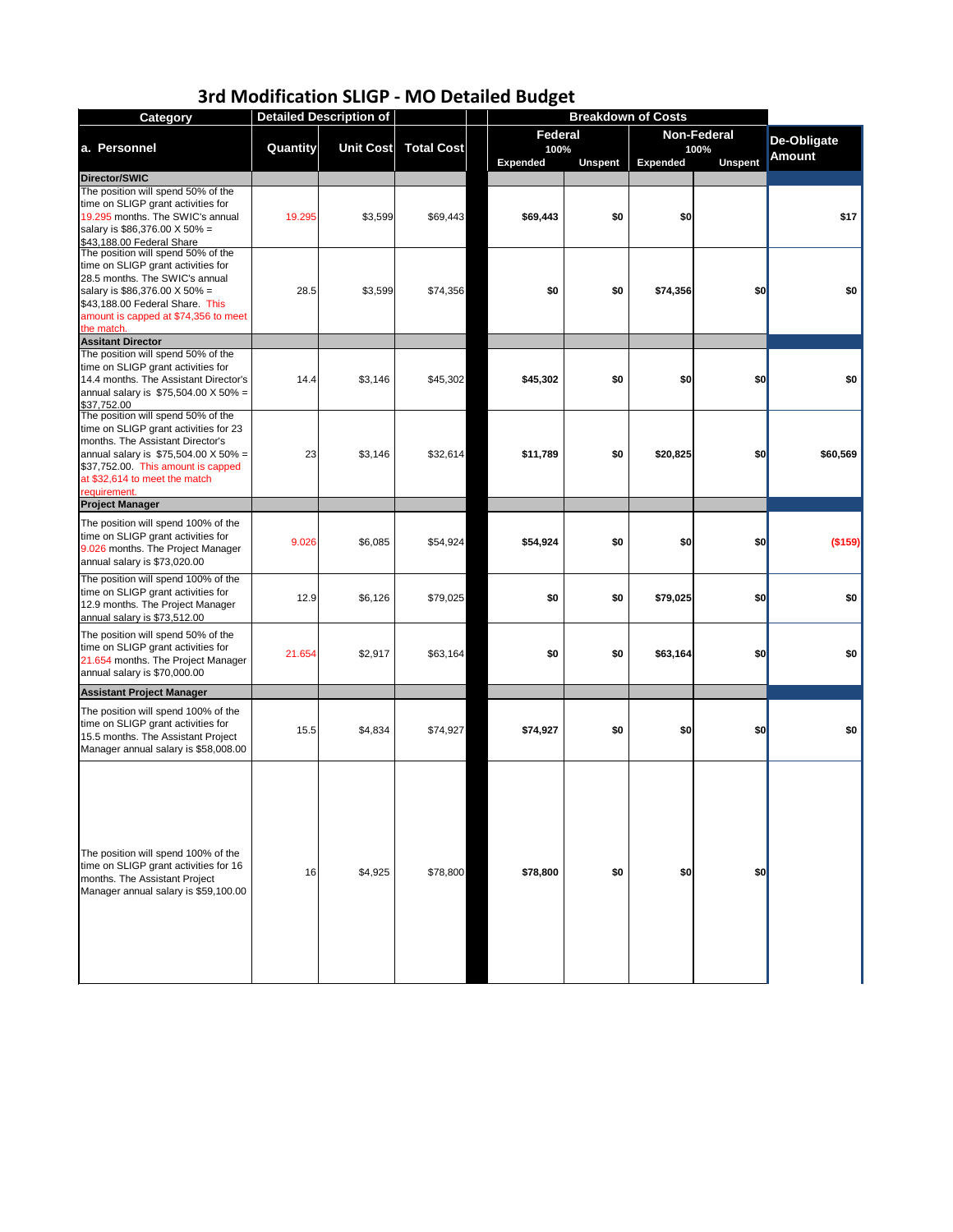| The position will spend 100% of the<br>time on SLIGP grant activities for 12<br>months. The Assistant Project<br>Manager annual salary is \$60,288.00   | 12   | \$5,024 | \$60,288  | \$43,076  | \$17,212 | \$0 | \$0 | (\$2,388) |
|---------------------------------------------------------------------------------------------------------------------------------------------------------|------|---------|-----------|-----------|----------|-----|-----|-----------|
| The position will spend 100% of the<br>time on SLIGP grant activities for 6<br>months. The Assistant Project<br>Manager annual salary is \$61,500.00    | 6    | \$5,125 | \$30,750  | \$0       | \$30,750 | \$0 | \$0 |           |
| <b>Project Specialist</b>                                                                                                                               |      |         |           |           |          |     |     |           |
| The position will spend 100% of the<br>time on SLIGP grant activities for<br>20.3 months. The Project Specialist's<br>annual salary is \$59,676.00      | 20.3 | \$4,973 | \$100,952 | \$100,952 | \$0      | \$0 | \$0 | \$0       |
| The position will spend 100% of the<br>time on SLIGP grant activities for<br>11.5 months. The Assistant Project<br>Manager annual salary is \$59,160.00 | 11.5 | \$4,930 | \$56,695  | \$56,695  | \$0      | \$0 | \$0 |           |
|                                                                                                                                                         |      |         |           |           |          |     |     |           |

| The position will spend 100% of the<br>time on SLIGP grant activities for 12<br>months. The Assistant Project<br>Manager annual salary is \$60,348.00 | 12 | \$5,029 | \$60,348 | \$49,897 | \$10,451 | \$0 | \$0 | ( \$2,388) |
|-------------------------------------------------------------------------------------------------------------------------------------------------------|----|---------|----------|----------|----------|-----|-----|------------|
|                                                                                                                                                       |    |         |          |          |          |     |     |            |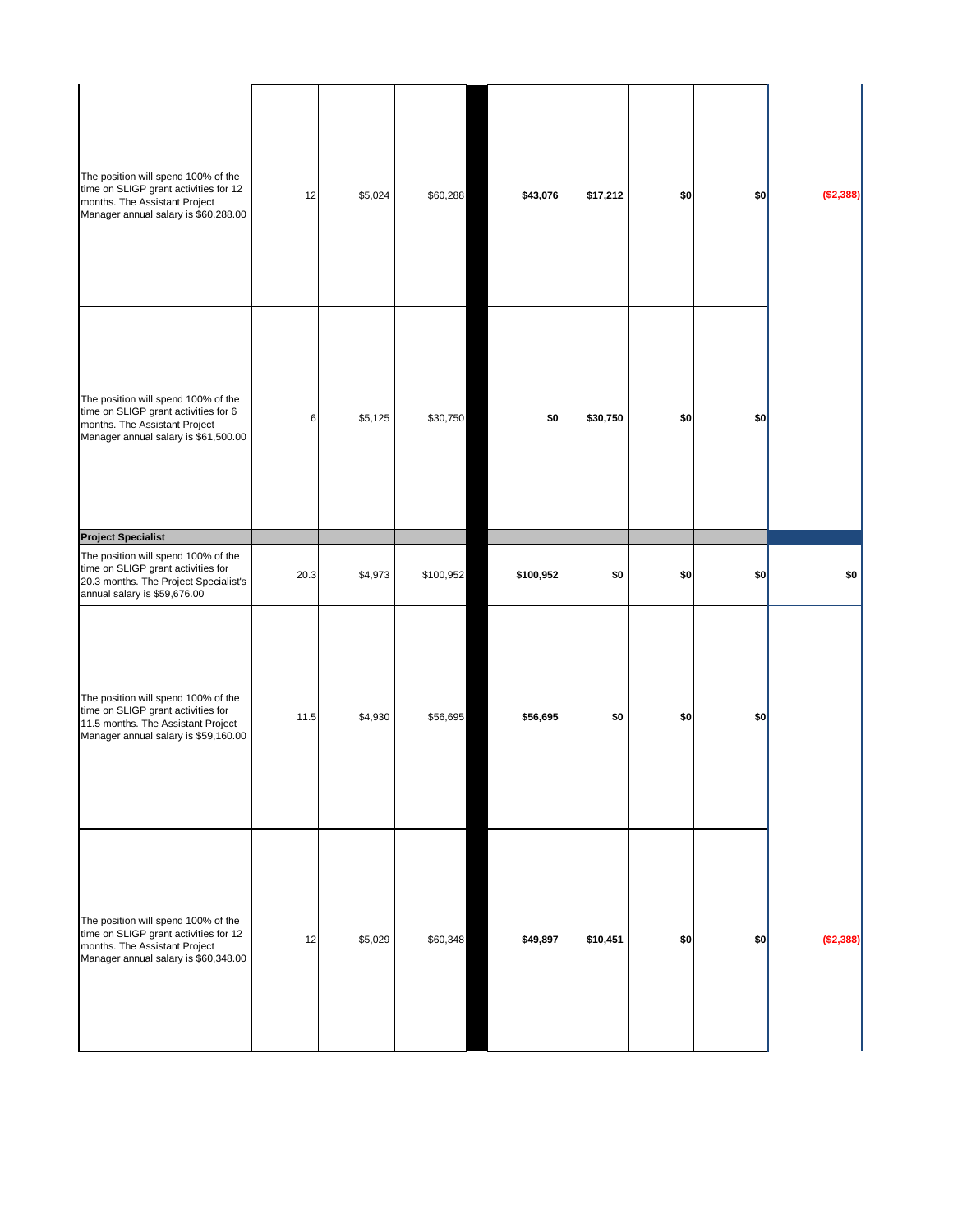| The position will spend 100% of the<br>time on SLIGP grant activities for 6<br>months. The Assistant Project<br>Manager annual salary is \$61,560.00                                                    | 6     | \$5,130 | \$30,780 | \$0      | \$30,780 | \$0 | \$0 |           |
|---------------------------------------------------------------------------------------------------------------------------------------------------------------------------------------------------------|-------|---------|----------|----------|----------|-----|-----|-----------|
| <b>Project Specialist (assistant)</b>                                                                                                                                                                   |       |         |          |          |          |     |     |           |
| The position will spend 100% of the<br>time on SLIGP grant activities for 16<br>months. The Assistant Project<br>Specialist annual salary is<br>\$35,508.00                                             | 16    | \$2,959 | \$47,344 | \$47,344 | \$0      | \$0 | \$0 | \$0       |
| The position will spend 100% of the<br>time on SLIGP grant activities for 16<br>months. The Project Specialist's<br>annual salary is \$35,364.00                                                        | 16    | \$2,947 | \$47,152 | \$47,152 | \$0      | \$0 | \$0 |           |
| The position will spend 100% of the<br>time on SLIGP grant activities for<br>12.21 months. The Project<br>Specialist's annual salary is<br>\$36,072.00                                                  | 12.21 | \$3,006 | \$36,702 | \$27,866 | \$8,836  | \$0 | \$0 | (\$2,052) |
| The position will spend 100% of the<br>time on SLIGP grant activities for 6<br>months. The Project Specialist's<br>annual salary is \$36,792.00                                                         | 6     | \$3,066 | \$18,396 | \$0      | \$18,396 | \$0 | \$0 |           |
| <b>Education/Outreach Coordinator</b><br>The position will spend 100% of the<br>time on SLIGP grant activities for 11<br>months. The Education/Out Reach<br>Coordinator annual salary is<br>\$57,900.00 | 11    | \$4,825 | \$53,075 | \$53,075 | \$0      | \$0 | \$0 | \$0       |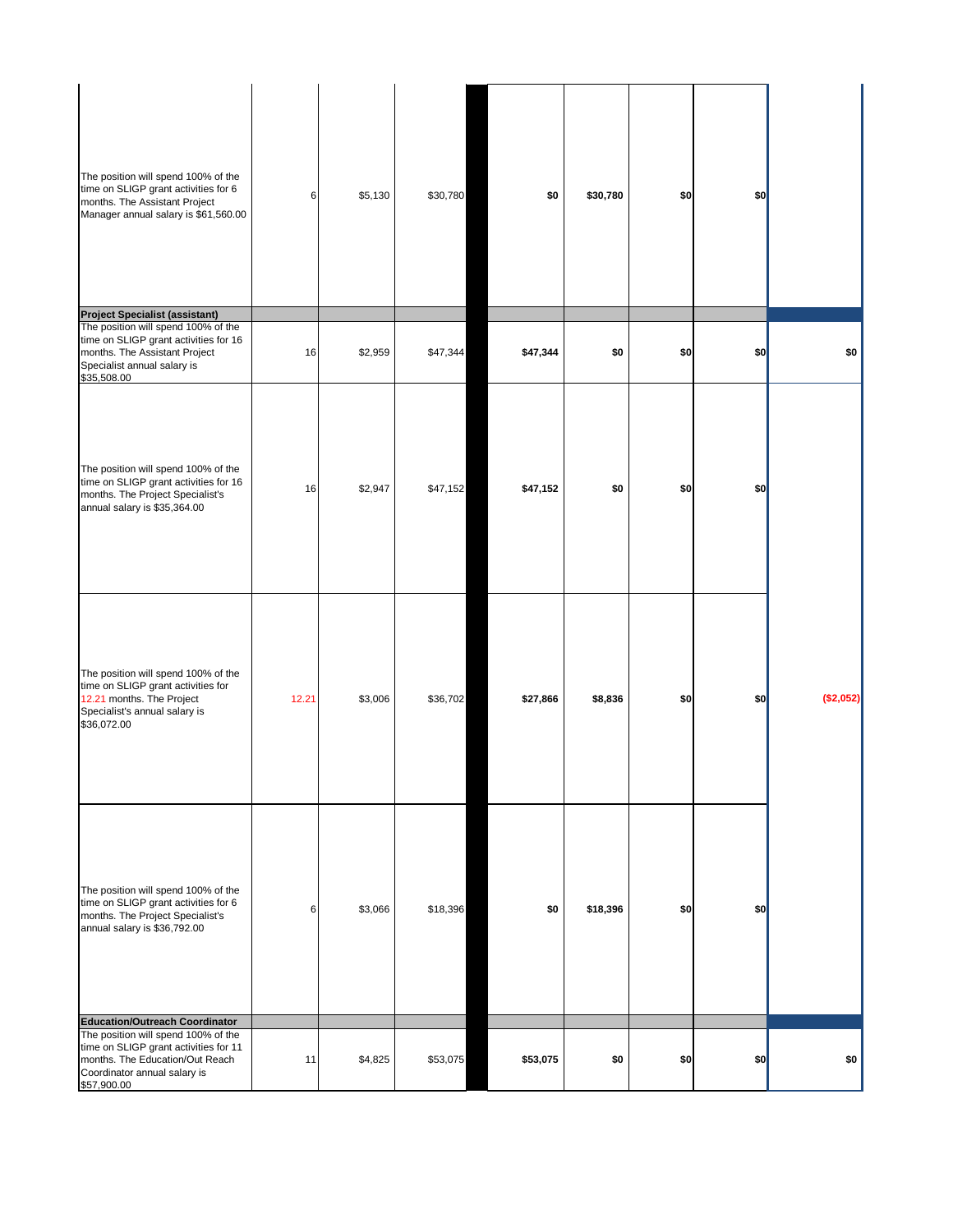| The position will spend 100% of the<br>time on SLIGP grant activities for 16<br>months. The Education/Out Reach<br>Coordinator annual salary is<br>\$58,488.00                                                                        | 16     | \$4,874 | \$77,984    | \$77,984    | \$0       | \$0       | \$0 |           |
|---------------------------------------------------------------------------------------------------------------------------------------------------------------------------------------------------------------------------------------|--------|---------|-------------|-------------|-----------|-----------|-----|-----------|
| The position will spend 100% of the<br>time on SLIGP grant activities for<br>12.241 months. The Education/Out<br>Reach Coordinator annual salary is<br>\$58,488.01                                                                    | 12.241 | \$4,874 | \$59,664    | \$49,524    | \$10,140  | \$0       | \$0 | (\$2,364) |
| The position will spend 100% of the<br>time on SLIGP grant activities for<br>6.2437 months. The Education/Out<br>Reach Coordinator annual salary is<br>\$58,488.02                                                                    | 6.2437 | \$4,874 | \$30,432    | \$0         | \$30,432  | \$0       | \$0 |           |
| <b>Grant Specialist</b><br>The position will spend 100% of the<br>time on SLIGP grant activities for 52<br>months. The Grant Specialist annual<br>salary is \$41,808.00. Total capped at<br>actual amount.<br><b>Legal Counsel</b>    | 52     | \$3,484 | \$132,000   | \$101,245   | \$30,755  | \$0       | \$0 | \$49,168  |
| The position will spend 20% of the<br>time on SLIGP grant activities for 52<br>months. The Part-Time Attorney<br>annual salary is \$111,624.00 X 20%<br>$= $22,324.00$ . Amount shown is<br>actual expenses.<br><b>Office Support</b> | 52     | \$1,860 | \$18,825    | \$18,825    | \$0       | \$0       | \$0 | \$77,895  |
| The position will spend 100% of the<br>time on SLIGP grant activities for 10<br>months. The Office Support worked<br>1,142 hours at \$15 per hour. 10<br>months will be charged to the grant.<br>Amount shown is actual expenses.     | 1,142  | \$15    | \$17,127    | \$17,127    | \$0       | \$0       | \$0 | \$0       |
| This position will spend 100% on<br>SLIGP grant activities for 20 months.<br>The Full Time Office Support annual<br>salary is \$31,200.00. Amount shown<br>is actual expenses.                                                        | 20     | \$2,567 | \$51,334    | \$51,334    | \$0       | \$0       | \$0 | \$26,666  |
| <b>Total Personnel</b>                                                                                                                                                                                                                |        |         | \$1,502,403 | \$1,077,281 | \$187,752 | \$237,370 | \$0 | \$204,964 |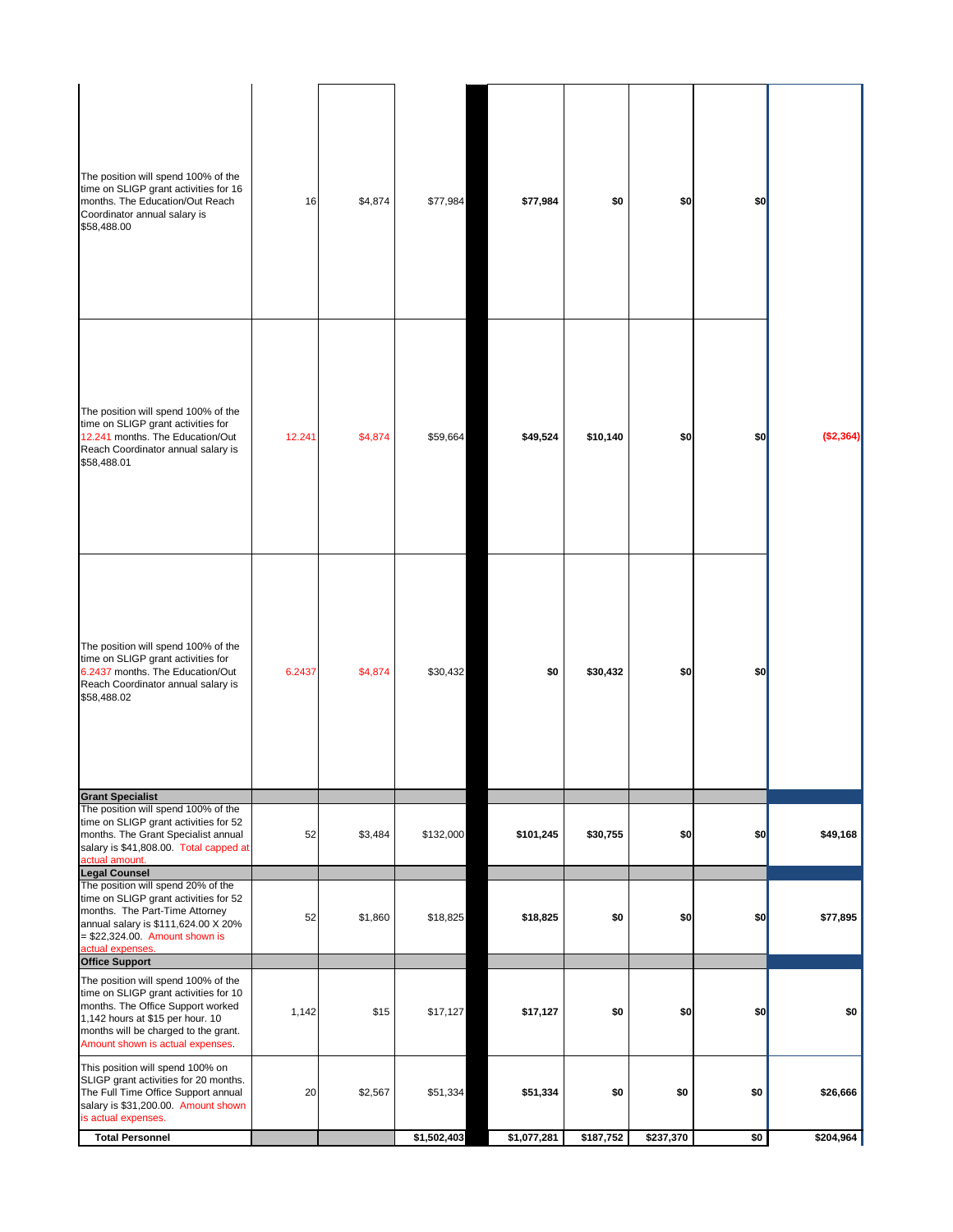| b. Fringe Benefits                                                                                                                                                                                  | <b>Quantity</b> |     | Unit Cost Total Cost | <b>Federal</b><br>100%<br><b>Expended</b> | <b>Unspent</b> | <b>Non-Federal</b><br>100%<br><b>Unspent</b><br><b>Expended</b> |     | <b>De-Obligate</b><br><b>Amount</b> |
|-----------------------------------------------------------------------------------------------------------------------------------------------------------------------------------------------------|-----------------|-----|----------------------|-------------------------------------------|----------------|-----------------------------------------------------------------|-----|-------------------------------------|
| Director/SWIC                                                                                                                                                                                       |                 |     |                      |                                           |                |                                                                 |     |                                     |
| Fringe is calculated on 39% of the<br>salary for the portion of the time spent<br>on SLIGP activities (50%)                                                                                         | \$69,443        | 39% | \$27,115             | \$27,115                                  | \$0            | \$0                                                             |     | (\$32)                              |
| Fringe is calculated on 39% of the<br>salary for the portion of the time spent<br>on SLIGP activities (50%). Amount<br>capped to meet the match.                                                    | \$74,356        | 39% | \$27,813             | \$0                                       | \$0            | \$27,813                                                        | \$0 | \$0                                 |
| <b>Assitant Director</b><br>Fringe is calculated on 28% of the<br>salary for the portion of the time spent<br>on SLIGP activities (50%)                                                             | \$45,302        | 28% | \$12,684             | \$12,684                                  | \$0            | \$0                                                             |     | \$0                                 |
| Fringe is calculated on 28% of the<br>salary for the portion of the time spent<br>on SLIGP activities (50%). Amount<br>listed is actual amount.                                                     | \$32,614        | 28% | \$9,248              | \$3,092                                   | \$0            | \$6,156                                                         | \$0 | \$22,233                            |
| <b>Project Manager</b>                                                                                                                                                                              |                 |     |                      |                                           |                |                                                                 |     |                                     |
| Fringe is calculated on 40% of the<br>salary for the portion of the time spent<br>on SLIGP activities (100%) Eleven<br>months will be charged to grant.<br>Amount listed is actual expenses.        | \$54,924        | 40% | \$22,096             | \$22,096                                  | \$0            | \$0                                                             | \$0 | (\$190)                             |
| Fringe is calculated on 40% of the<br>salary for the portion of the time spent<br>on SLIGP activities (100%) 41<br>months will be non-federal, state<br>match. Amount listed is actual<br>expenses. | \$79,025        | 40% | \$31,610             | \$0                                       | \$0            | \$31,610                                                        | \$0 | \$0                                 |
| Fringe is calculated on 27% of the<br>salary for the portion of the time spent<br>on SLIGP activities (50%) 41 months<br>will be non-federal, state match.<br>Amount listed is actual amount.       | \$63,164        | 27% | \$17,353             | \$0                                       | \$0            | \$17,353                                                        | \$0 | \$0                                 |
| <b>Assistant Project Manager</b>                                                                                                                                                                    |                 |     |                      |                                           |                |                                                                 |     |                                     |
| Fringe is calculated on 44% of the<br>salary for the portion of the time spent<br>on SLIGP activities (100%). Amount<br>listed is actual expenses.                                                  | \$74,927        | 44% | \$33,097             | \$33,097                                  | \$0            | \$0                                                             | \$0 | \$0                                 |
| Fringe is calculated on 44% of the<br>salary for the portion of the time spent<br>on SLIGP activities (100%). Amount<br>listed is actual expenses.                                                  | \$78,800        | 44% | \$33,158             | \$33,158                                  | \$0            | \$0                                                             | \$0 |                                     |
| Fringe is calculated on 44% of the<br>salary for the portion of the time spent<br>on SLIGP activities (100%). Amount<br>listed is actual expenses.                                                  | \$60,288        | 44% | \$26,527             | \$21,295                                  | \$5,232        | \$0                                                             | \$0 | \$463                               |
| Fringe is calculated on 44% of the<br>salary for the portion of the time spent<br>on SLIGP activities (100%). Amount<br>listed is actual expenses.<br><b>Project Specialist</b>                     | \$30,750        | 44% | \$13,530             | \$0                                       | \$13,530       | \$0                                                             | \$0 |                                     |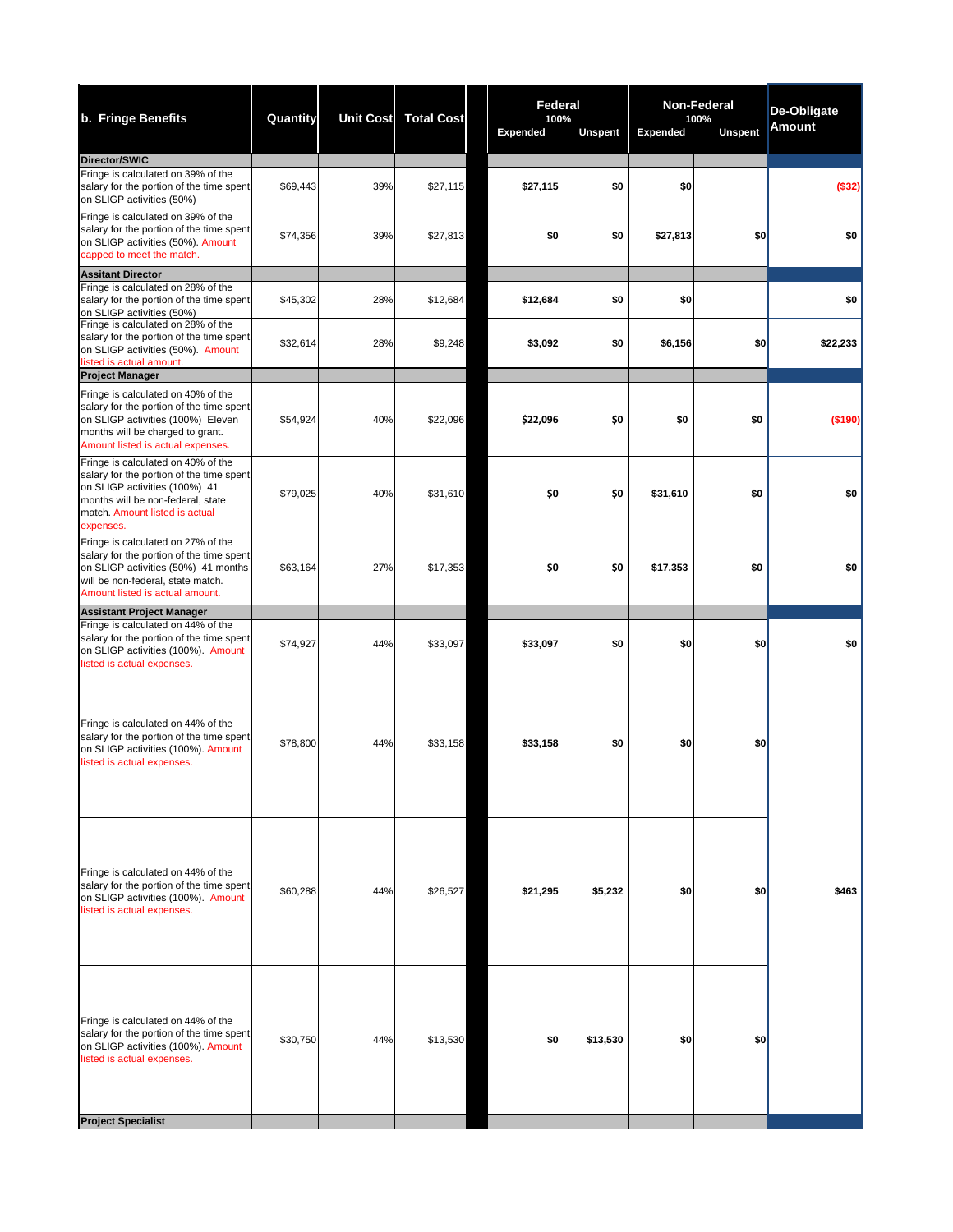| \$0<br>\$0<br>\$0<br>\$0 |          | \$26,247 | \$26,247 | 26% | \$100,952 | Fringe is calculated on 26% of the<br>salary for the portion of the time spent<br>on SLIGP activities (100%). Amount<br>listed is actual expenses. |
|--------------------------|----------|----------|----------|-----|-----------|----------------------------------------------------------------------------------------------------------------------------------------------------|
| \$0<br>\$0<br>\$0        |          | \$29,041 | \$29,041 | 44% | \$56,695  | Fringe is calculated on 44% of the<br>salary for the portion of the time spent<br>on SLIGP activities (100%). Amount<br>listed is actual expenses. |
| (\$5,148)<br>\$0<br>\$0  | \$8,676  | \$17,878 | \$26,554 | 44% | \$60,348  | Fringe is calculated on 44% of the<br>salary for the portion of the time spent<br>on SLIGP activities (100%). Amount<br>listed is actual expenses. |
| \$0<br>\$0               | \$13,544 | \$0      | \$13,544 | 44% | \$30,780  | Fringe is calculated on 44% of the<br>salary for the portion of the time spent<br>on SLIGP activities (100%). Amount<br>listed is actual expenses. |
|                          |          |          |          |     |           | <b>Project Specialist (assistant)</b>                                                                                                              |
| \$0<br>\$0<br>\$0<br>\$0 |          | \$21,098 | \$21,098 | 46% | \$47,344  | Fringe is calculated on 46% of the<br>salary for the portion of the time spent<br>on SLIGP activities (100%). Amount<br>listed is actual expenses. |
| \$0<br>\$0<br>\$0        |          | \$13,508 | \$13,508 | 46% | \$47,152  | Fringe is calculated on 46% of the<br>salary for the portion of the time spent<br>on SLIGP activities (100%). Amount<br>listed is actual expenses. |
| (\$8,795)<br>\$0<br>\$0  | \$6,477  | \$10,406 | \$16,883 | 46% | \$36,702  | Fringe is calculated on 46% of the<br>salary for the portion of the time spent<br>on SLIGP activities (100%). Amount<br>listed is actual expenses. |

| Fringe is calculated on 46% of the<br>salary for the portion of the time spent<br>on SLIGP activities (100%). Amount<br>listed is actual expenses. | \$18,396 | 46% | \$8,463 | \$0 | \$8,463 | \$0 | \$0 |  |
|----------------------------------------------------------------------------------------------------------------------------------------------------|----------|-----|---------|-----|---------|-----|-----|--|
| <b>Education/Outreach Coordinator</b>                                                                                                              |          |     |         |     |         |     |     |  |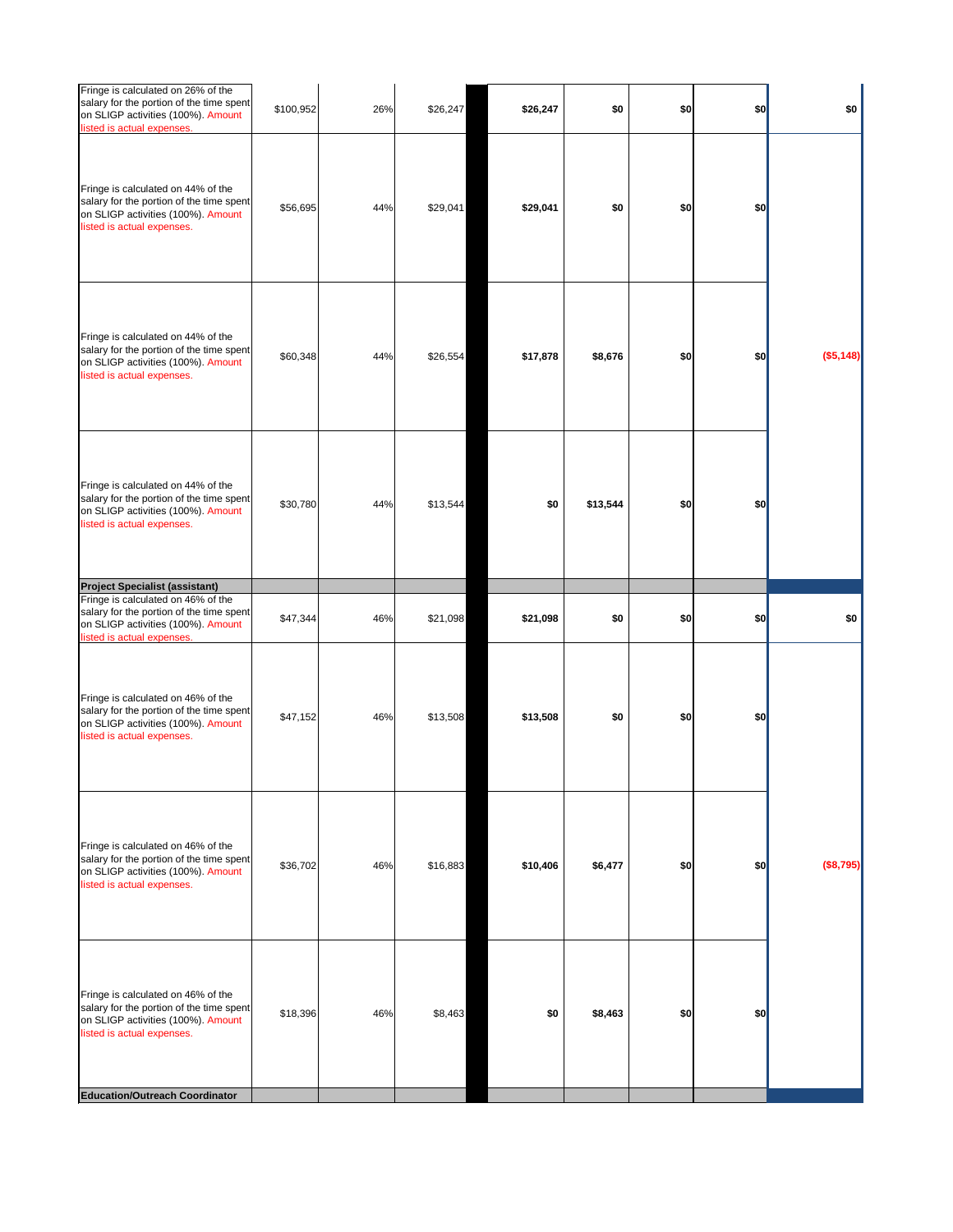| Fringe is calculated on 30% of the<br>salary for the portion of the time spent<br>on SLIGP activities (100%). Amount<br>listed is actual expenses.                                                                   | \$53,075        | 30%              | \$15,923          | \$15,923                                  | \$0            | \$0             | \$0                                          | \$0                                 |
|----------------------------------------------------------------------------------------------------------------------------------------------------------------------------------------------------------------------|-----------------|------------------|-------------------|-------------------------------------------|----------------|-----------------|----------------------------------------------|-------------------------------------|
| Fringe is calculated on 30% of the<br>salary for the portion of the time spent<br>on SLIGP activities (100%). Amount<br>listed is actual expenses.                                                                   | \$77,984        | 30%              | \$22,125          | \$22,125                                  | \$0            | \$0             | \$0                                          |                                     |
| Fringe is calculated on 35% of the<br>salary for the portion of the time spent<br>on SLIGP activities (100%). Amount<br>listed is actual expenses.                                                                   | \$59,664        | 35%              | \$20,883          | \$14,991                                  | \$5,892        | \$0             | \$0                                          | (\$3,945)                           |
| Fringe is calculated on 35% of the<br>salary for the portion of the time spent<br>on SLIGP activities (100%). Amount<br>listed is actual expenses.                                                                   | \$30,432        | 35%              | \$10,652          | \$0                                       | \$10,652       | \$0             | \$0                                          |                                     |
| <b>Grant Specialist</b>                                                                                                                                                                                              |                 |                  |                   |                                           |                |                 |                                              |                                     |
| Fringe is calculated on 40% of the<br>salary for the portion of the time spent<br>on SLIGP activities (100%). Amount<br>listed is actual expenses.<br><b>Legal Counsel</b>                                           | \$132,000       | 46%              | \$60,720          | \$46,832                                  | \$13,888       | \$0             | \$0                                          | \$11,747                            |
| Fringe is calculated on 37% of the<br>salary for the portion of the time spent<br>on SLIGP activities (20%). Amount<br>listed is actual expenses.                                                                    | \$18,825        | 37%              | \$6,837           | \$6,837                                   | \$0            | \$0             | \$0                                          | \$29,916                            |
| <b>Office Support</b>                                                                                                                                                                                                |                 |                  |                   |                                           |                |                 |                                              |                                     |
| Fringe is calculated on 8% of the<br>salary for the portion of the time spent<br>on SLIGP activities (100%) for 10<br>months. Amount listed is actual<br>expenses.                                                   | \$17,127        | 8%               | \$1,370           | \$1,370                                   | \$0            | \$0             | \$0                                          | \$0                                 |
| This position will be changed to Full<br>Time, fringe is calculated on 50% of<br>the salary for the portion of the time<br>spent on SLIGP activities (100%) for<br>30 months. Amount listed is actual<br>expenses.   | \$51,334        | 50%              | \$25,753          | \$25,753                                  | \$0            | \$0             | \$0                                          | \$13,247                            |
| <b>Total Fringe Benefits</b>                                                                                                                                                                                         |                 |                  | \$573,832         | \$404,546                                 | \$86,354       | \$82,932        | \$0                                          | \$59,496                            |
| c. Travel                                                                                                                                                                                                            | <b>Quantity</b> | <b>Unit Cost</b> | <b>Total Cost</b> | <b>Federal</b><br>100%<br><b>Expended</b> | <b>Unspent</b> | <b>Expended</b> | <b>Non-Federal</b><br>100%<br><b>Unspent</b> | <b>De-Obligate</b><br><b>Amount</b> |
| <b>Mileage for SIGB Meetings</b><br>20 individuals traveling avg 200 miles<br>roundtrip for 5 meetings; cost per<br>mile is based on state mileage rates                                                             | $\overline{0}$  | \$0              | \$0               | \$0                                       |                | \$0             |                                              | \$0                                 |
| Lodging/Per Diem for SIGB Meetings<br>30 individuals attending 5 meetings;<br>hotel is estimated at \$79.00/night for<br>one night; per diem is estimated at<br>\$30.00/day for one day, for a total<br>\$109.00/day | $\overline{0}$  | \$0              | \$0               | \$0                                       |                | \$0             |                                              | \$0                                 |
| <b>Mileage for SCIP Meetings</b><br>20 individuals traveling avg 200 miles<br>roundtrip for 3 meetings; cost per<br>mile is based on state mileage rates                                                             | $\overline{0}$  | \$0              | \$0               | \$0                                       |                | \$0             |                                              | \$0                                 |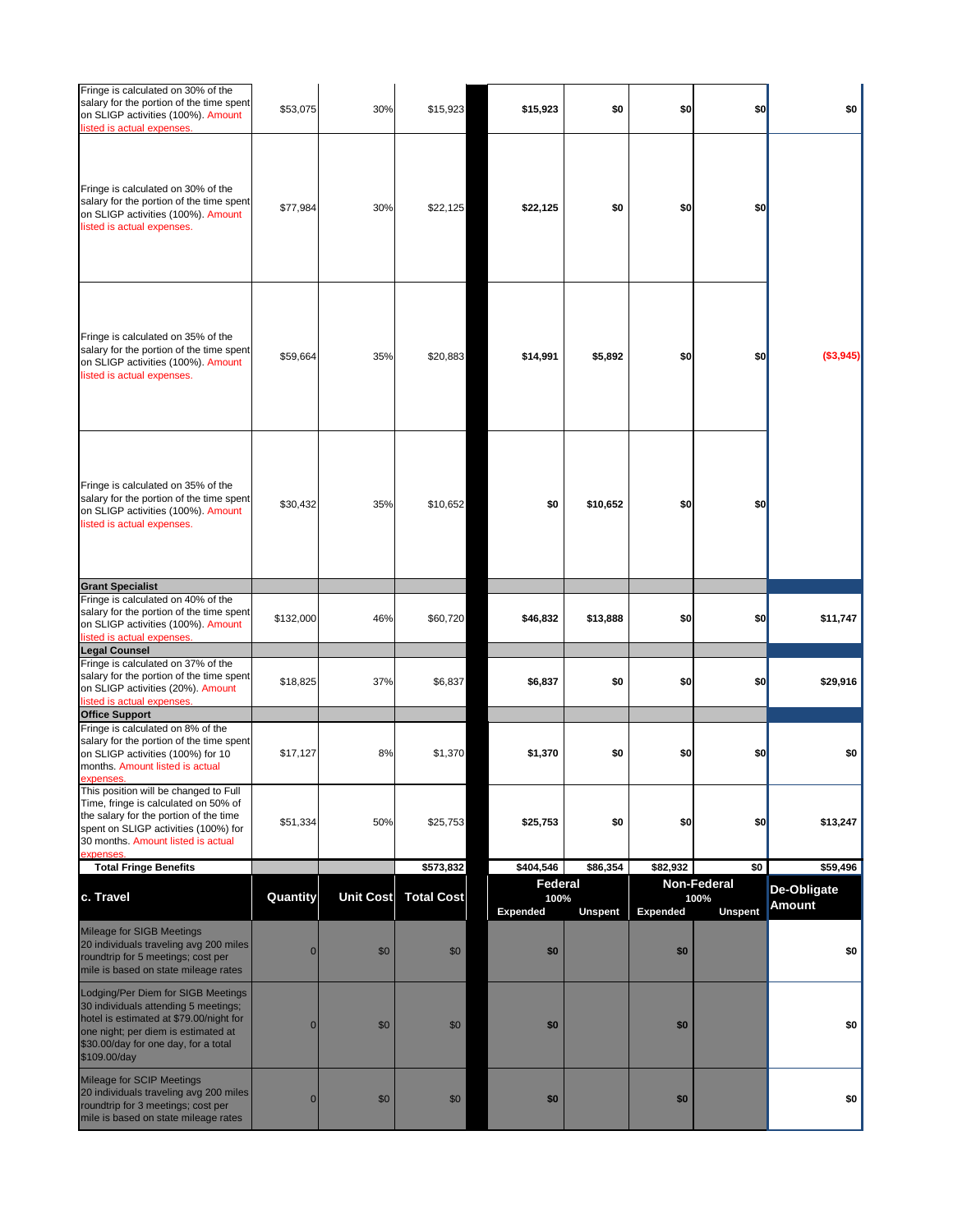| Lodging/Per Diem for SCIP Meetings<br>16 individuals attended meetings;<br>hotel is estimated at \$79.00/night for<br>one night; per diem is estimated at<br>\$30.00/day for one day, for a total<br>\$109.00/day                                                                                                                                                                                 | 16             | \$109            | \$1,746           | \$1,746                                   | \$0             | \$0              |                                              | \$0                                 |
|---------------------------------------------------------------------------------------------------------------------------------------------------------------------------------------------------------------------------------------------------------------------------------------------------------------------------------------------------------------------------------------------------|----------------|------------------|-------------------|-------------------------------------------|-----------------|------------------|----------------------------------------------|-------------------------------------|
| <b>Travel for Regional and National</b><br>Meetings with FirstNet by 12<br>atendees.<br>Airfare is estimated at \$971.00/ticket;<br>hotel is estimated at \$179.00/night for<br>three night; per diem is estimated at<br>\$50.00/day for three days, for a total<br>of \$1,658.00/trip                                                                                                            | 12             | \$1,658          | \$19,934          | \$16,941                                  | \$0             | \$2,993          | \$0                                          | \$0                                 |
| SLIGP travel for education/outreach<br>meetings, SCIP development, MO<br>SIGB meetings, national meetings                                                                                                                                                                                                                                                                                         | 238            | \$381            | \$90,519          | \$34,868                                  | \$28,740        | \$26,911         | \$0                                          | ( \$2,015)                          |
| <b>Total Travel</b>                                                                                                                                                                                                                                                                                                                                                                               |                |                  | \$112,199         | \$53,555                                  | \$28,740        | \$29,904         | \$0                                          | (\$2,015)                           |
| d. Equipment                                                                                                                                                                                                                                                                                                                                                                                      | Quantity       | <b>Unit Cost</b> | <b>Total Cost</b> | <b>Federal</b><br>100%<br><b>Expended</b> | <b>Unspent</b>  | <b>Expended</b>  | <b>Non-Federal</b><br>100%<br><b>Unspent</b> | <b>De-Obligate</b><br><b>Amount</b> |
| N/A<br><b>Total Equipment</b>                                                                                                                                                                                                                                                                                                                                                                     | 0              | \$0              | \$0<br>\$0        | \$0<br>\$0                                |                 | \$0              |                                              | \$0<br>\$0                          |
|                                                                                                                                                                                                                                                                                                                                                                                                   |                |                  |                   | <b>reueral</b>                            |                 |                  | <b>NUIL-LANGINI</b>                          | <b>De-Obligate</b>                  |
| e. Supplies<br>Meeting Supplies - Meeting Room                                                                                                                                                                                                                                                                                                                                                    | Quantity       | <b>Unit Cost</b> | <b>Total Cost</b> | 100%<br>Evnandad                          | <b>Ilnenant</b> | Evnandad         | 100%<br><b>Ilnenant</b>                      | <b>Amount</b>                       |
| and A/V Rental; 9 total meetings<br><b>Meeting Supplies - Attendee</b><br>Materials; estimated 15 people per                                                                                                                                                                                                                                                                                      | 15             | \$229<br>\$75    | \$229<br>\$1,124  | \$0<br>\$0                                |                 | \$229<br>\$1,124 | \$0<br>\$0                                   | \$0<br>\$0                          |
| meeting at \$5.00 per attendee.<br>Office Supplies - Phones; estimated<br>at \$486.00/month                                                                                                                                                                                                                                                                                                       | 8              | \$486            | \$3,894           | \$0                                       |                 | \$3,894          | \$0                                          | \$0                                 |
| Office Supplies - Toner/Printing                                                                                                                                                                                                                                                                                                                                                                  | 52             | \$308            | \$16,033          | \$0                                       |                 | \$16,033         | \$0                                          | \$0                                 |
| Costs; estimated at \$308.00/month<br>Office Supplies - misc supplies; to<br>include pens, notepads, general<br>office supplies; estimated at<br>\$888.00/month                                                                                                                                                                                                                                   | 52             | \$888            | \$44,848          | \$0                                       | \$0             | \$44,848         | \$0                                          | \$0                                 |
| Outreach and Education Materials;<br>items will be distributed during<br>meetings and public information<br>sessions and data gathering<br>sessions. Survey instruments-to<br>include questionaire and results<br>report, program brochures, GIS maps                                                                                                                                             | $\overline{0}$ | \$0              | \$0               | \$0                                       |                 | \$0              |                                              | \$0                                 |
| <b>Total Supplies</b>                                                                                                                                                                                                                                                                                                                                                                             |                |                  | \$66,128          | \$0<br><b>reueral</b>                     | \$0             | \$66,128         | \$0<br><b>NUII-LACIEI</b> SI                 | \$0                                 |
| f. Contractual                                                                                                                                                                                                                                                                                                                                                                                    | Quantity       | <b>Unit Cost</b> | <b>Total Cost</b> | 100%<br>Evnandad                          | <b>Ilnenant</b> | Evnandad         | 100%<br><b>Ilnenant</b>                      | <b>De-Obligate</b><br><b>Amount</b> |
| Regional events completed<br>throughout the state by regional<br>planning commissions/councils of<br>government, 45 events at an average<br>cost of \$3,096.07 per event. The<br>contract will be for event planning<br>services, conference venues for<br>hosting the events.                                                                                                                    | 45             | \$3,096          | \$139,323         | \$139,323                                 | \$0             | \$0              | \$0                                          | \$0                                 |
| <b>Education/Outreach materials</b><br>development, MOA development,<br>SCIP revision to incorporate public<br>safety broadband, executive<br>summary of education and outreach<br>stakeholder data for state<br>consultation with FirstNet -<br><b>UPDATED</b> to reduce match amount.<br>Originally \$162,850. Reduced by<br>\$84,796 to be a total of \$78,054 so<br>will not overmatch award. |                | \$162,850        | \$162,850         | \$0                                       | \$0             | \$78,054         | \$0                                          | \$0                                 |
| Phase II Data Collection: Define<br>coverage objectives, Phased<br>Deployment strategies, Broadband<br><b>User Estimations and Capacity</b><br>Objectives,                                                                                                                                                                                                                                        |                | \$0              | \$0               | \$0                                       | \$0             | \$0              | \$0                                          | \$237,555                           |
| <b>Total Contractual</b>                                                                                                                                                                                                                                                                                                                                                                          |                |                  | 302,173<br>\$     | \$139,323                                 | \$0             | \$78,054         | \$0                                          | \$237,555                           |
| g. Construction<br>N/A                                                                                                                                                                                                                                                                                                                                                                            | Quantity       | <b>Unit Cost</b> | <b>Total Cost</b> | <b>Federal</b><br>100%<br><b>Expended</b> | <b>Unspent</b>  | <b>Expended</b>  | <b>Non-Federal</b><br>100%<br><b>Unspent</b> | <b>De-Obligate</b><br><b>Amount</b> |
| <b>Total Construction</b>                                                                                                                                                                                                                                                                                                                                                                         |                |                  | \$0<br>\$0]       | \$0                                       |                 | \$0              |                                              | \$0                                 |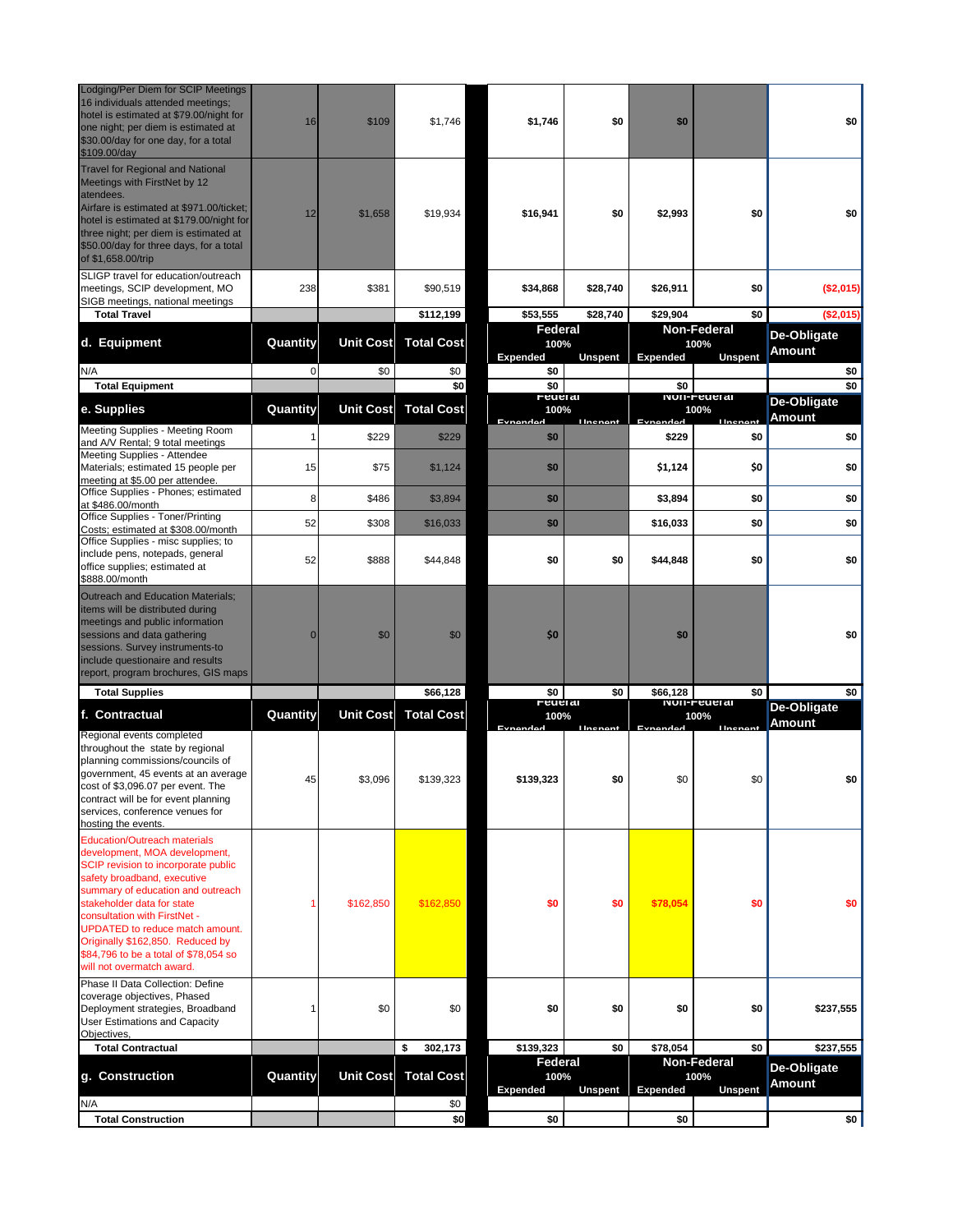| h. Other                    | <b>Quantity</b> | <b>Unit Cost</b> | <b>Total Cost</b> | <b>Federal</b><br>100% |                |                 | <b>Non-Federal</b><br>100% | <b>De-Obligate</b> |
|-----------------------------|-----------------|------------------|-------------------|------------------------|----------------|-----------------|----------------------------|--------------------|
|                             |                 |                  |                   | <b>Expended</b>        | <b>Unspent</b> | <b>Expended</b> | <b>Unspent</b>             | <b>Amount</b>      |
| N/A                         |                 |                  | 0                 |                        |                |                 |                            |                    |
| <b>Total Other</b>          |                 |                  | \$0               |                        |                |                 |                            | \$0                |
|                             |                 |                  |                   |                        |                |                 |                            |                    |
| <b>Total Direct Charges</b> |                 |                  | \$2,556,735       | \$1,674,705            | \$302,846      | \$494,388       | \$0 <sub>1</sub>           | \$500,000          |
| i. Indirect Costs           | Quantity        | <b>Unit Cost</b> | <b>Total Cost</b> | <b>Federal</b><br>100% |                |                 | <b>Non-Federal</b><br>100% | <b>De-Obligate</b> |
|                             |                 |                  |                   | <b>Expended</b>        | <b>Unspent</b> | <b>Expended</b> | <b>Unspent</b>             | <b>Amount</b>      |
| N/A                         |                 |                  |                   |                        |                |                 |                            |                    |
| <b>Total Indirect</b>       |                 |                  | \$0               | \$0                    | \$0            | \$0             | \$0                        |                    |
| <b>TOTALS</b>               |                 |                  | $$2,556,735$ \$0  | \$1,674,705            | \$302,846      | \$494,388       | \$0                        | \$500,000          |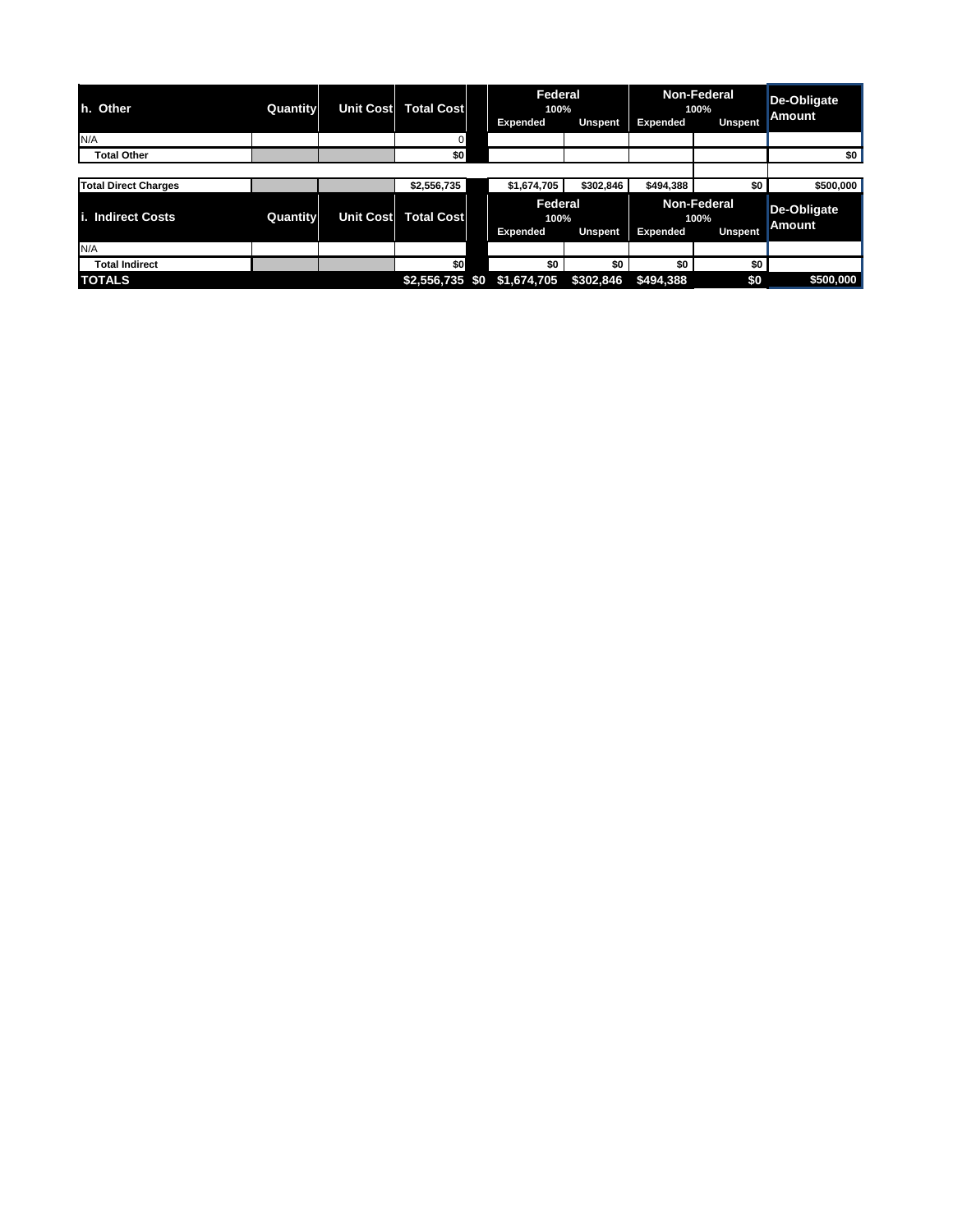

### **State and Local Implementation Grant Program Missouri Budget**

#### **Missouri Budget Narrative**

| <b>Personnel</b>    |             |
|---------------------|-------------|
| <b>Federal:</b>     | \$1,265,033 |
| <b>Non-Federal:</b> | \$237,370   |
| Total:              | \$1,502,403 |

See the Detailed Budget Spreadsheet for calculations *(These items will be provided as a cash match contribution from the State's general revenue fund and are not from another Federal source).*

Special Note 1: On January 1, 2015, a cost of living salary increase was approved by the State of Missouri for all employees. This accounts for the change in salaries included in the Phase II Budget Modification.

Special Note 2: On July 1, 2016, a cost of living salary increase was approved by the State of Missouri for all employees. This accounts for the change in salaries included in the Phase II Budget Modification.

Special Note 3: To allow for the possibility of a cost of living increase on July 1, 2017 was added to the budget should this increase be approved. This accounts for the change in salaries included in the Phase II Budget Modification.

- Director/SWIC (Federal and Non-Federal): The Director/SWIC will provide oversight for the SLIGP grant, coordinating the delivery on all milestones and objectives. The SWIC will be the primary point of contact for consultation with FirstNet. The budgeted costs (50%) of time are only for the duties associated with public safety broadband and the SLIGP grant, not the additional land mobile radio and general interoperable communication duties of the SWIC. The total amount charged to the federal share is \$69,443. Starting June 16, 2015 this position will be funded with State of Missouri general revenue therefore (50%) of time will be counted as match from that point until the match requirement is met. The amount is capped at \$74,356 so that the grant does not overmatch.
- Assistant Director (Federal and Non-Federal): The Assistant Director will provide broadband and long-term evolution (LTE) technical support and assist with education and outreach during the SLIGP grant. This position will also support the Director/SWIC in coordinating the delivery of milestones and objectives. The budgeted costs (50% time) are only for the duties associated with public safety broadband and the SLIGP grant, not the additional land mobile radio and general interoperable communication duties of the SWIC. The total amount charged to the federal share is \$57,090.55. Starting in July 2016, this position will be funded 100% from non-federal state funds, therefore 50% of this position's salary will be counted as match until the match requirement is met. This amount is capped at \$32,614 so that the grant does not overmatch.
- Project Manager (Federal and Non-Federal): The Project Manager (PM) will be responsible for accomplishing project objectives by planning and evaluating project activities. The PM will achieve operational objectives by contributing information and recommendations to strategic plans and reviews; preparing and completing action plans; implementing production, productivity, quality, and customer-service standards; resolving problems;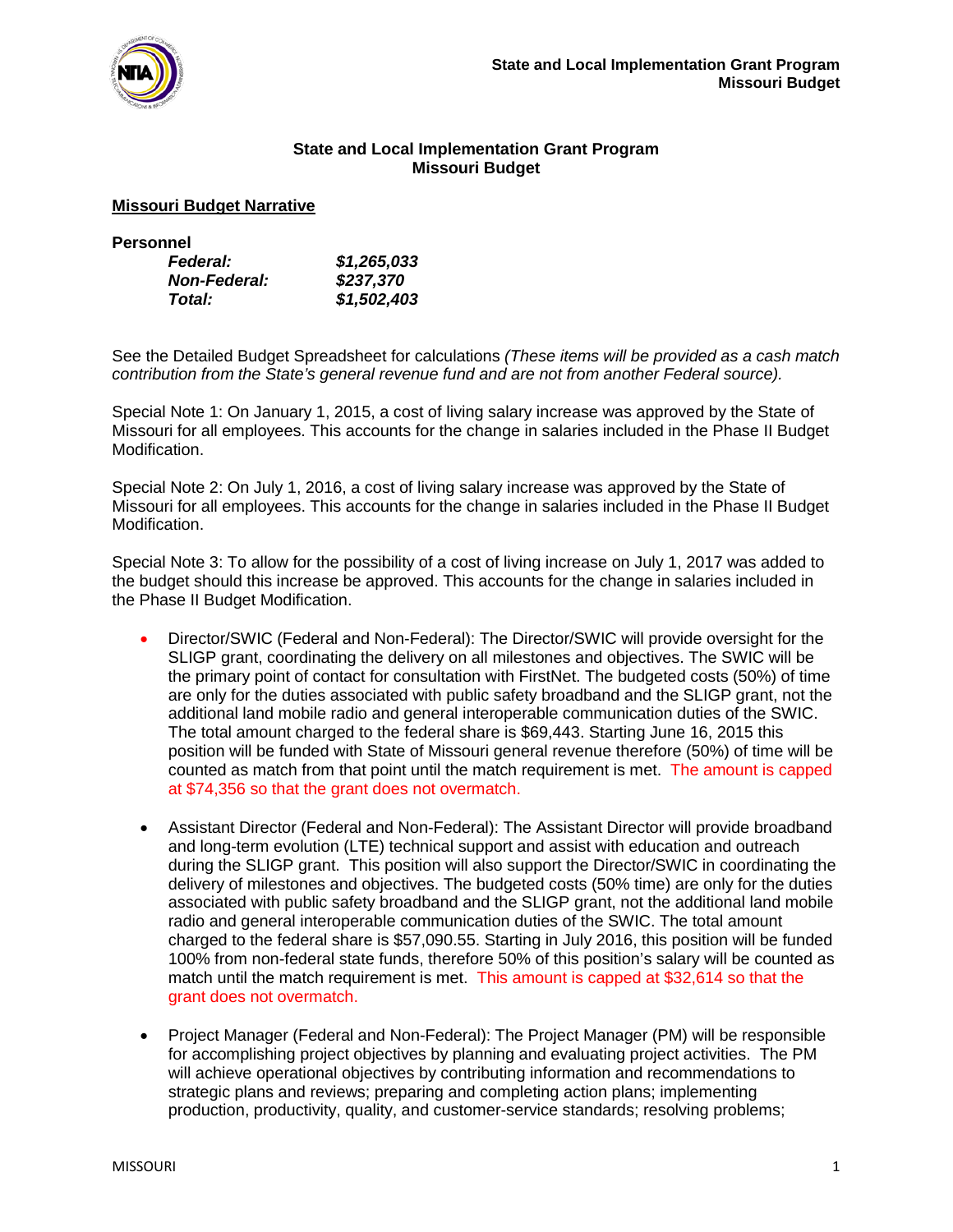

completing audits; identifying trends; determining system improvements; implementing change. The budgeted costs (100% time) are for the duties associated with public safety broadband and the SLIGP grant, not the additional land mobile radio and general interoperable communication duties of the SWIC through April 2015. The total amount charged to the federal share is \$54,924.00. Starting in May 2015 through the end of the grant this position will spend (50%) of their time on SLIGP activities and will be funded by nonfederal funds, state match. On January 31, 2017 this position was vacated due to the limited length of the grant remaining is not anticipated to be filled prior to the termination of the grant.

- Assistant Project Manager (Federal): The Assistant Project Manager (APM) will be the lead in developing the Public Safety Broadband portion of the SCIP, LTE standard operating procedures and the state LTE Communications Plan. The APM will coordinate the activities of the project to ensure cost, schedule, and quality standards are met. The budgeted costs (100% time) are for the duties associated with public safety broadband and the SLIGP grant, not the additional land mobile radio and general interoperable communication duties of the SWIC.
- Education and Outreach Coordinator (Federal): The Education and Outreach Coordinator will be responsible for the coordination and implementation of public safety broadband program and services for the state. Additional responsibilities include coordination of support and safety services, conducting conferences and workshops, community education and outreach. The budgeted costs (100% time) are for the duties associated with public safety broadband and the SLIGP grant, not the additional land mobile radio and general interoperable communication duties of the SWIC.
- Project Specialist (Federal): The Project Specialists will provide project management support to deliver projects within the established budget and time line. The Project Specialists is a key member of the project team, and will participate in program and project development, disseminate project information and will be an active participant in project-related work groups and committees. Typical duties include planning, developing, implementing and evaluating programs and projects, coordinating project activities, collaborating with project team members, developing measurable project goals and objectives and monitoring progress toward achievement. The budgeted costs (100% time) are for the duties associated with public safety broadband and the SLIGP grant, not the additional land mobile radio and general interoperable communication duties of the SWIC.
- Project Specialist Assistant (Federal): The Project Specialist Assistant will provide project management support to deliver projects within the established budget and time line. The Project Specialist Assistant will be a key member of the project team, and will participate in program and project development, disseminate project information and will be an active participant in project-related work groups and committees. Typical duties include assisting the Project Specialist with planning, developing, implementing and evaluating programs and projects, coordinating project activities, collaborating with project team members, developing measurable project goals and objectives and monitoring progress toward achievement. The budgeted costs (100% time) are for the duties associated with public safety broadband and the SLIGP grant, not the additional land mobile radio and general interoperable communication duties of the SWIC.
- Grant Specialist (Federal): This is highly responsible professional, technical, administrative and budgetary work of considerable difficulty. The employee prepares and administers the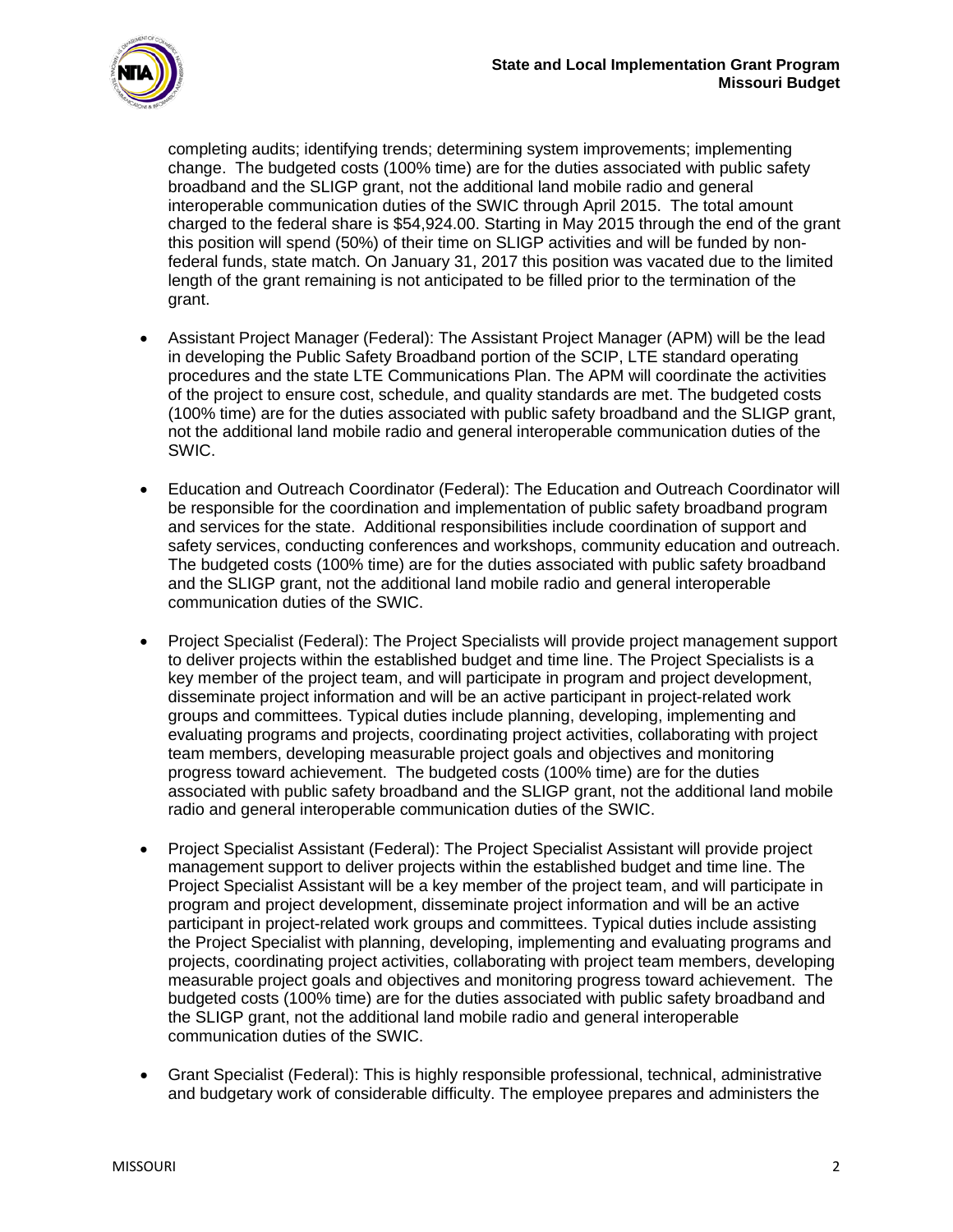

grant life cycle process and coordinates implementation with the SWIC, Project Manager, community agencies and local, state and federal government. An employee ensures that the grant is administered in accordance with local, state and federal policies. The employee exercises considerable initiative and independent judgment, and must work effectively with other departments, representatives of other governmental agencies, community and civic organizations, consultants, and vendors. The budgeted costs (100% time) are for the duties associated with public safety broadband and the SLIGP grant, not the additional land mobile radio and general interoperable communication duties of the SWIC.

- Legal Counsel (Federal): This person will be responsible for negotiating, writing, summarizing, and executing a wide variety of agreements and contracts. The employee offers counsel on a variety of legal issues, advising executives on contract status, legal risks and business terms of various dealings. This employee ensures legal objectives are met. The budgeted costs (20% time) are only for the duties associated with public safety broadband and the SLIGP grant, not the additional land mobile radio and general interoperable communication duties of the SWIC.
- Office Support (Federal): This position was part-time administrative support for the public safety broadband initiative for 10 months of the SLIGP Grant. This position will work (100%) of their time on SLIGP activities. The total amount charged to the federal share is \$17,127.00.
- Office Support (Federal): This position will be full-time administrative support for the public safety broadband initiative for 30 months of the SLIGP Grant. This position will work (100%) of their time on SLIGP activities. On January 31, 2017 this position was vacated due to the limited length of the grant remaining is not anticipated to be filled prior to the termination of the grant. The total amount charged to the federal share is \$51,333.95.

#### **Fringe**

| <i><b>Federal:</b></i> | \$490,900 |
|------------------------|-----------|
| <b>Non-Federal:</b>    | \$82,932  |
| Total:                 | \$573,832 |

See the Detailed Budget Spreadsheet for calculations *(These items will be provided as a cash match contribution from the State's general revenue fund and are not from another Federal source).*

- Director/SWIC (Federal and Non-Federal): Benefits include FICA, Medicare, long term disability insurance, life insurance, health insurance, retirement contribution and retiree health care. This position spends (50%) of the time on SLIGP, so (50%) of the fringe benefits have been allocated to this grant. Fringe is calculated on (39%) of the salary for the portion of the time spent on SLIGP grant activities (50%). The total amount charged to the federal share is \$27,115.49. Starting June 16, 2015 this position will transition from SLIGP federal funds to non-federal state funds and will be claimed as (50%) match until the match requirement is met.
- Assistant Director (Federal and Non-Federal): Benefits include FICA, Medicare, long term disability insurance, life insurance, health insurance, retirement contribution and retiree health care This position spends (50%) of the time on SLIGP, so (50%) of the fringe benefits have been allocated to this grant. Fringe was calculated on (28%) of the salary for 14.4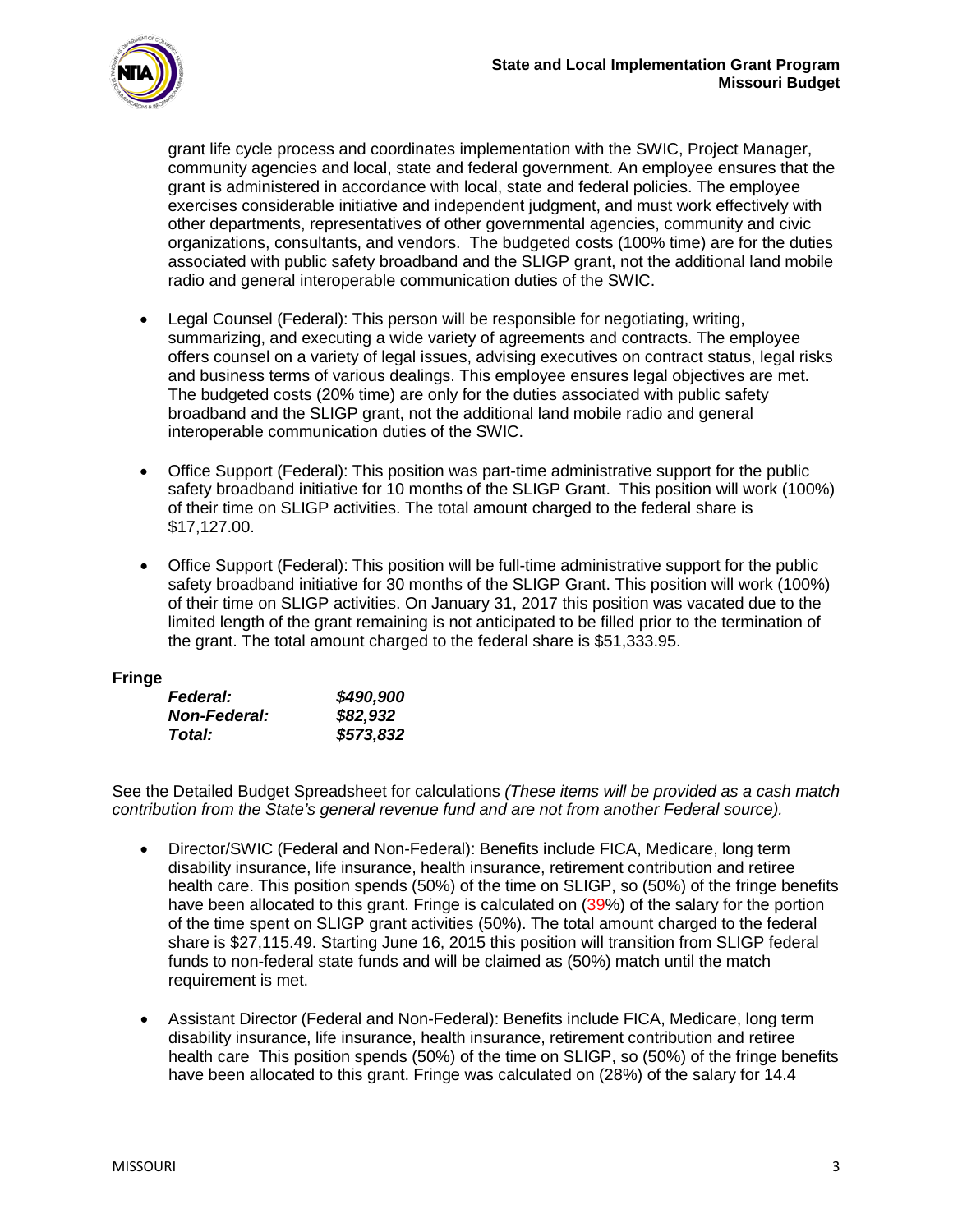

months and will be calculated on (28%) of the salary for the remainder of the time spent on SLIGP grant activities.

- Project Manager (Federal and Non-Federal): Benefits include FICA, Medicare, long term disability insurance, life insurance, retirement contribution and retiree health care For the first nine months of this grant, this position spent (100%) of the time on SLIGP activities, so (100%) of the fringe benefits, calculated at (40%), were allocated to federal portion of the grant. The total amount charged to the federal share is \$22,096. For the next 12.9 months, this position was charged to the non-federal portion of the grant at the same rate. From May 2015, this position will spend (50%) of the time on SLIGP activities being used as match. Fringe is calculated on (27%) of the salary for the portion of the time spent on SLIGP grant activities. On January 31, 2017 this position was vacated due to the limited length of the grant remaining is not anticipated to be filled prior to the termination of the grant.
- Assistant Project Manager (Federal): Benefits include FICA, Medicare, long term disability insurance, life insurance, health insurance, retirement contribution and retiree health care. This position spends (100%) of the time on SLIGP, so (100%) of the fringe benefits have been allocated to this grant. Fringe is calculated on (44%) of the salary for the portion of the time spent on SLIGP grant activities.
- Education and Outreach Coordinator (Federal): Benefits include FICA, Medicare, long term disability insurance, life insurance, retirement contribution and retiree health care. This position spends (100%) of the time on SLIGP, so (100%) of the fringe benefits have been allocated to this grant. Fringe is calculated on (30%) of the salary for 27 months and will be calculated at (35%) of the salary for the remainder of the time spent on SLIGP grant activities.
- Project Specialist (Federal): Benefits include FICA, Medicare, long term disability insurance, life insurance, health insurance, retirement contribution and retiree health care. This position spends 100% of the time on SLIGP, so (100%) of the fringe benefits have been allocated to this grant. Fringe was calculated on (26%) of the salary for 20.3 months and will be calculated on (44%) of the salary for the remainder of the time spent on SLIGP grant activities.
- Project Specialist Assistant (Federal): Benefits Include FICA, Medicare, long term disability insurance, life insurance, retirement contribution and retiree health care. This position spends (100%) of the time on SLIGP, so (100%) of the fringe benefits have been allocated to this grant. Fringe was calculated at (46%) of the salary for the remainder of the time spent on SLIGP grant activities.
- Grant Specialist (Federal): Benefits include FICA, Medicare, long term disability insurance, life insurance, health insurance, retirement contribution and retiree health care. This position spends (100%) of the time on SLIGP, so (100%) of the fringe benefits have been allocated to this grant. Fringe is calculated on (46%) of the salary for the portion of the time spent on SLIGP grant activities.
- Legal Council (Federal): Benefits include FICA, unemployment, health insurance and retirement. This position spends (20%) of the time on SLIGP, so (20%) of the fringe benefits have been allocated to this grant. Fringe is calculated on (37%) of the salary for the portion of the time spent on SLIGP grant activities. The total amount charged to the federal share is \$6,837.43.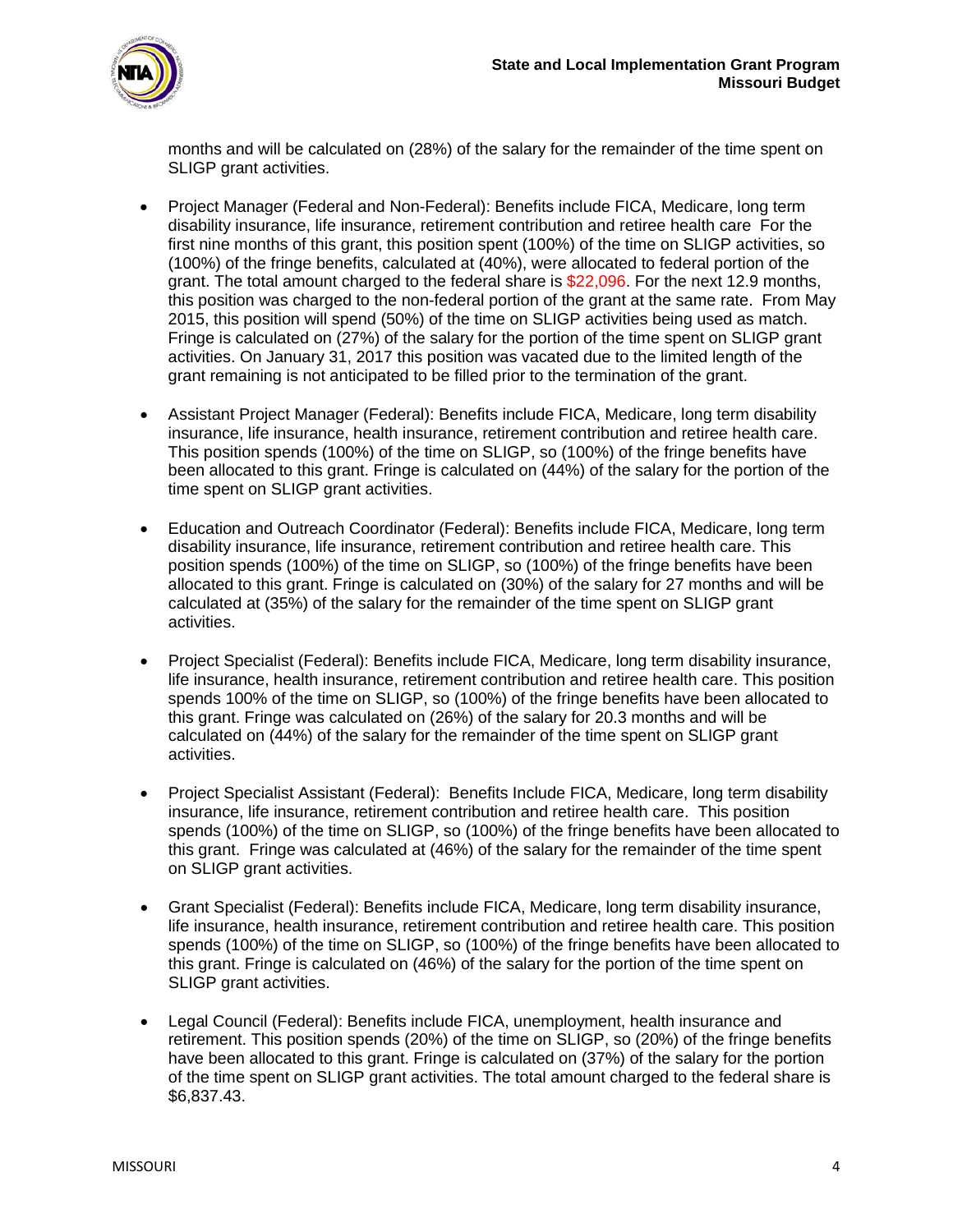

- Office Support Part-time position (Federal): Benefits include FICA, Medicare, long term disability insurance, life insurance, health insurance, retirement contribution and retiree health care. This position spends (100%) of the time on SLIGP, so (100%) of the fringe benefits have been allocated to this grant. Fringe was calculated on (8%) of the salary for the portion of the time spent on SLIGP grant activities for 10 months.
- Office Support Full-time position (Federal): Benefits include FICA, Medicare, long term disability insurance, life insurance, health insurance, retirement contribution and retiree health care. This position spends (100%) of the time on SLIGP, so (100%) of the fringe benefits have been allocated to this grant. Fringe is calculated on (50%) of the salary for the portion of the time spent on SLIGP grant activities for 30 months

#### **Travel**

| <b>Federal:</b>     | \$82,295  |
|---------------------|-----------|
| <b>Non-Federal:</b> | \$29,904  |
| Total:              | \$112,199 |

See the Detailed Budget Spreadsheet for calculations *(These items will be provided as a cash match contribution from the State's general revenue fund and are not from another Federal source).*

- Lodging/Per Diem for SCIP Meetings (Federal): Line item is being closed as only \$1,746.00 has been used. Stakeholders traveling more than 50 miles will require lodging to attend SCIP revision process meetings.
- Travel for Regional and National Meetings with FirstNet (Federal and Non-Federal): Staff will attend national and regional conferences to meet with FirstNet and share information and collaborate with other grant recipients. Travel costs include airfare, hotel, and per diem.
- SLIGP travel (Federal and Non-Federal): In-state and out-state for education/outreach meetings, conferences, SCIP development, training delivery, governance meetings, and FirstNet activities in the state.

#### **Equipment**

| <b>Federal:</b>     | 80 |
|---------------------|----|
| <b>Non-Federal:</b> | 80 |
| Total:              | 80 |

We do not plan to have any equipment costs for this grant program.

#### **Supplies**

| <b>Federal:</b>     | 80       |
|---------------------|----------|
| <b>Non-Federal:</b> | \$66,128 |
| Total:              | \$66,128 |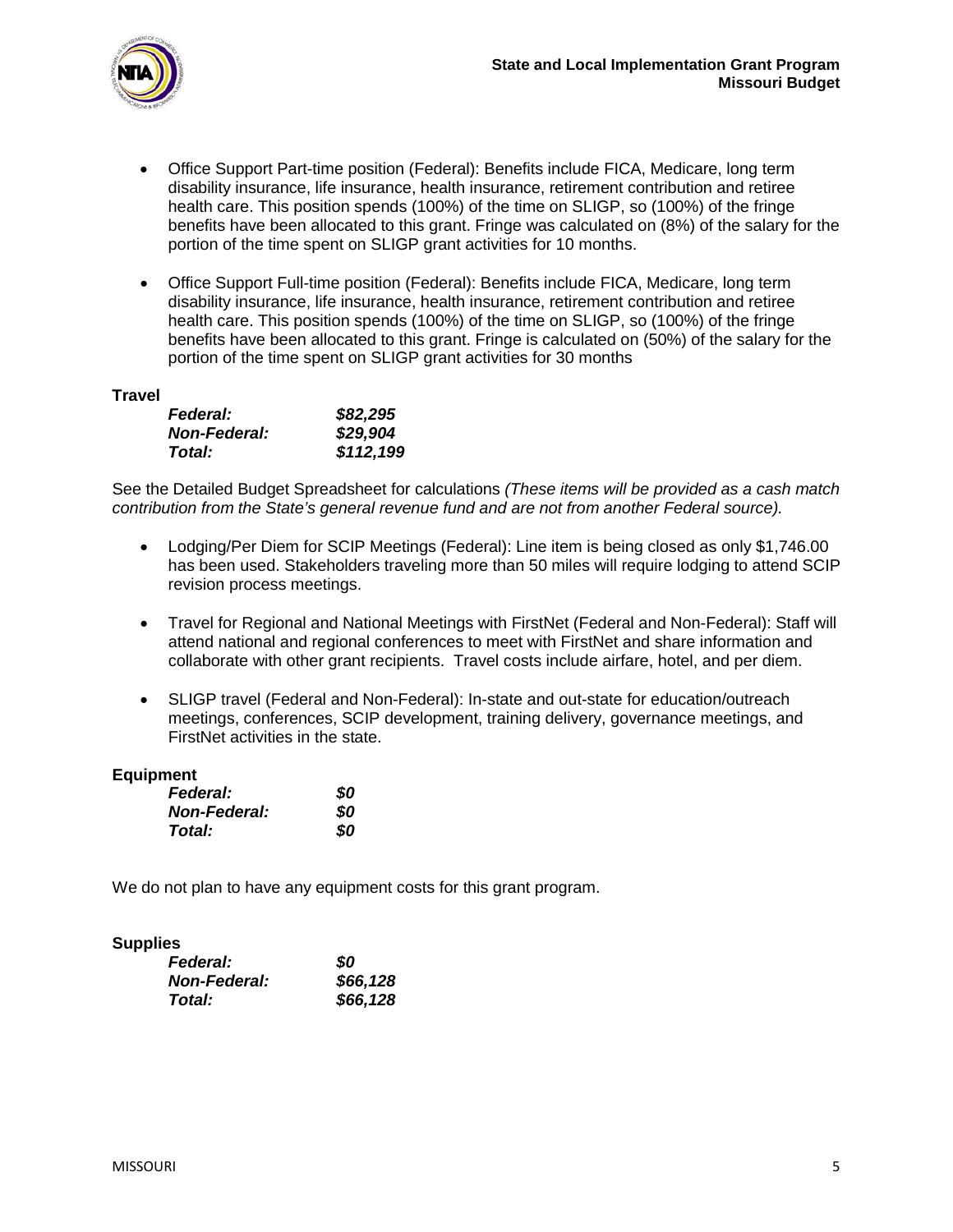

See the Detailed Budget Spreadsheet for calculations *(These items will be provided as a cash match contribution from the State's general revenue fund and are not from another Federal source).*

- Meeting Supplies (Non-Federal): Costs associated with reserving meeting space, audio/visual rental fees for regional meetings over the life of the SLIGP Grant. Line item is being closed with only \$228.75 in non-federal, state match expenses.
- Meeting Supplies (Non-Federal): Costs associated with printing materials for attendees over the life of the SLIGP Grant. Line item is being closed with only \$1,124.00 in non-federal, state match expenses.
- Office Supplies (Non-Federal): Costs associated with desk phones, blackberries and other data connections for staff over the life of the SLIGP Grant. Line item is being closed with only \$3,894.00 in non-federal, state match expenses.
- Office Supplies (Non-Federal): Costs associated with printing supplies to include paper and toner cartridges along with professional bulk printing costs over the life of the SLIGP Grant. Line item is being closed with only \$16,033.00 in non-federal, state match expenses.
- Office Supplies (Non-Federal): This includes paper, folders, pens, and other general office supplies which will be used by the staff for grant-related activities.

#### **Contractual**

| <b>Federal:</b>     | \$139,323 |
|---------------------|-----------|
| <b>Non-Federal:</b> | \$78,054  |
| Total:              | \$217,377 |

See the Detailed Budget Spreadsheet for calculations *(These items will be provided as a cash match contribution from the State's general revenue fund and are not from another Federal source).*

- Regional Events (Federal): 45 events were held in the nineteen regions by regional planning commissions/council of governments to provide information about the SLIGP grant and to provide a means of initial contact prior to the data gathering phase (Phase II).
- Contracting with consultant subject matter experts (Non-federal): for the development of education/outreach materials, development of distributable MOA/MOU, SCIP revision to incorporate public safety broadband, summary report of data collected during education/outreach process with stakeholder for submission to FirstNet during the state consultation process.
- Phase II Data Collection (Federal): Is being zeroed out as these funds were not spent due data collection being completed in-house with existing staff.

#### **Construction**

| <b>Federal:</b>     | 80  |
|---------------------|-----|
| <b>Non-Federal:</b> | 80  |
| Total:              | SO. |